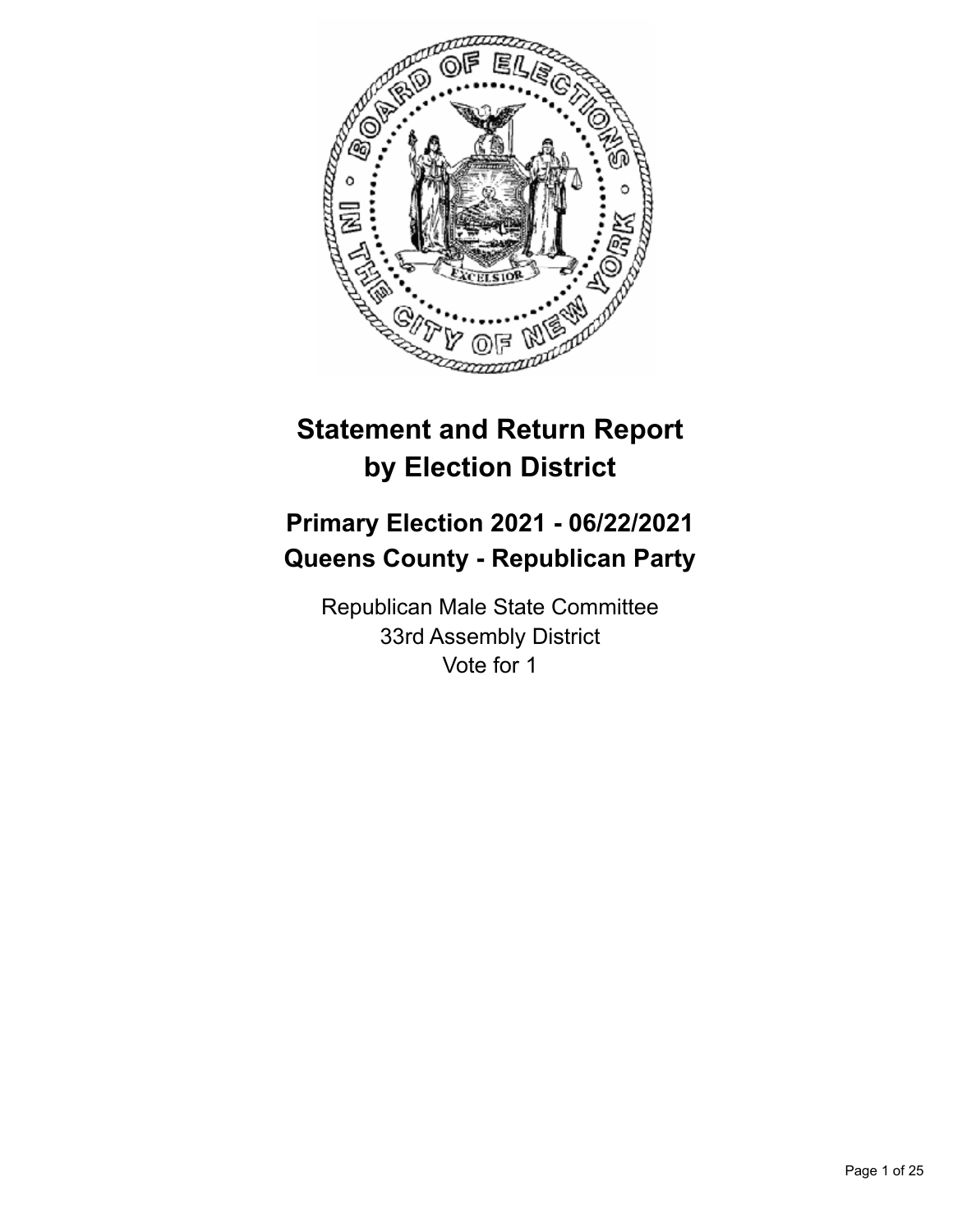

| PUBLIC COUNTER                                           | 37           |
|----------------------------------------------------------|--------------|
| <b>MANUALLY COUNTED EMERGENCY</b>                        | $\Omega$     |
| ABSENTEE / MILITARY                                      |              |
| <b>AFFIDAVIT</b>                                         | $\Omega$     |
| <b>Total Ballots</b>                                     | 38           |
| Less - Inapplicable Federal/Special Presidential Ballots | $\mathbf{0}$ |
| <b>Total Applicable Ballots</b>                          | 38           |
| JAMES F. REILLY                                          | 11           |
| JOSEPH R. CONCANNON                                      | 15           |
| <b>Total Votes</b>                                       | 26           |
| Unrecorded                                               | 12           |

#### **002/33**

| PUBLIC COUNTER                                           | 41             |
|----------------------------------------------------------|----------------|
| MANUALLY COUNTED EMERGENCY                               | $\Omega$       |
| ABSENTEE / MILITARY                                      | 2              |
| AFFIDAVIT                                                | $\Omega$       |
| <b>Total Ballots</b>                                     | 43             |
| Less - Inapplicable Federal/Special Presidential Ballots | $\Omega$       |
| <b>Total Applicable Ballots</b>                          | 43             |
| <b>JAMES F. REILLY</b>                                   | 28             |
| JOSEPH R. CONCANNON                                      | 13             |
| <b>Total Votes</b>                                       | 41             |
| Unrecorded                                               | $\overline{2}$ |

| <b>PUBLIC COUNTER</b>                                    | 11 |
|----------------------------------------------------------|----|
| MANUALLY COUNTED EMERGENCY                               | 0  |
| ABSENTEE / MILITARY                                      | 0  |
| AFFIDAVIT                                                | 0  |
| <b>Total Ballots</b>                                     | 11 |
| Less - Inapplicable Federal/Special Presidential Ballots | 0  |
| <b>Total Applicable Ballots</b>                          | 11 |
| <b>JAMES F. REILLY</b>                                   | 8  |
| JOSEPH R. CONCANNON                                      | 3  |
| <b>Total Votes</b>                                       | 11 |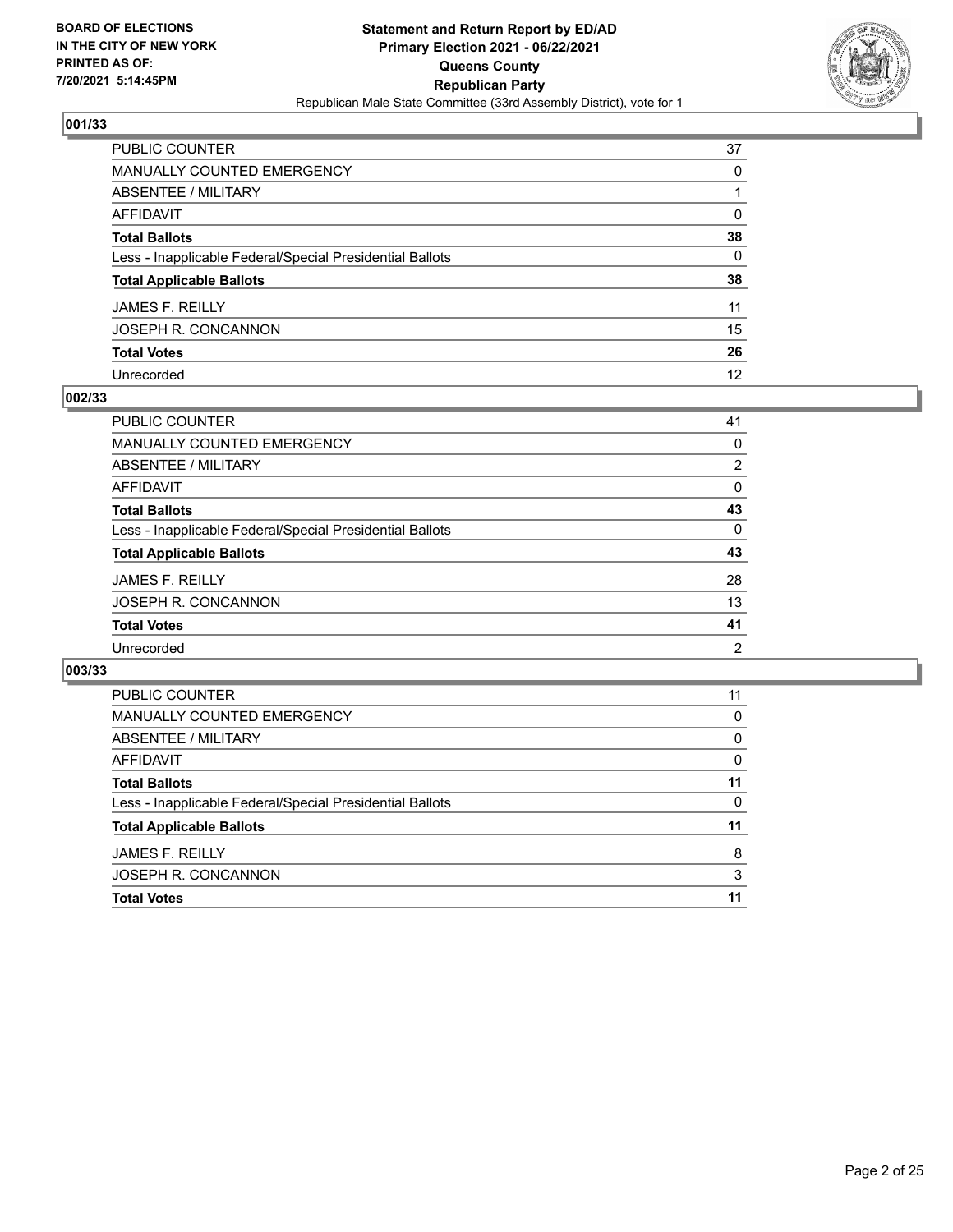

| PUBLIC COUNTER                                           | 16           |
|----------------------------------------------------------|--------------|
| MANUALLY COUNTED EMERGENCY                               | 0            |
| ABSENTEE / MILITARY                                      | 2            |
| AFFIDAVIT                                                | $\mathbf{0}$ |
| Total Ballots                                            | 18           |
| Less - Inapplicable Federal/Special Presidential Ballots | 0            |
| <b>Total Applicable Ballots</b>                          | 18           |
| JAMES F. REILLY                                          | 10           |
| JOSEPH R. CONCANNON                                      | 3            |
| <b>Total Votes</b>                                       | 13           |
| Unrecorded                                               | 5            |

## **005/33**

| PUBLIC COUNTER                                           | 25             |
|----------------------------------------------------------|----------------|
| <b>MANUALLY COUNTED EMERGENCY</b>                        | $\Omega$       |
| ABSENTEE / MILITARY                                      | $\overline{2}$ |
| AFFIDAVIT                                                | $\Omega$       |
| <b>Total Ballots</b>                                     | 27             |
| Less - Inapplicable Federal/Special Presidential Ballots | 0              |
| <b>Total Applicable Ballots</b>                          | 27             |
| <b>JAMES F. REILLY</b>                                   | 8              |
| JOSEPH R. CONCANNON                                      | 13             |
| <b>Total Votes</b>                                       | 21             |
| Unrecorded                                               | 6              |

| <b>PUBLIC COUNTER</b>                                    | 32       |
|----------------------------------------------------------|----------|
| <b>MANUALLY COUNTED EMERGENCY</b>                        | $\Omega$ |
| <b>ABSENTEE / MILITARY</b>                               |          |
| AFFIDAVIT                                                | $\Omega$ |
| <b>Total Ballots</b>                                     | 33       |
| Less - Inapplicable Federal/Special Presidential Ballots | 0        |
| <b>Total Applicable Ballots</b>                          | 33       |
| <b>JAMES F. REILLY</b>                                   | 20       |
| JOSEPH R. CONCANNON                                      | 11       |
| <b>Total Votes</b>                                       | 31       |
| Unrecorded                                               | 2        |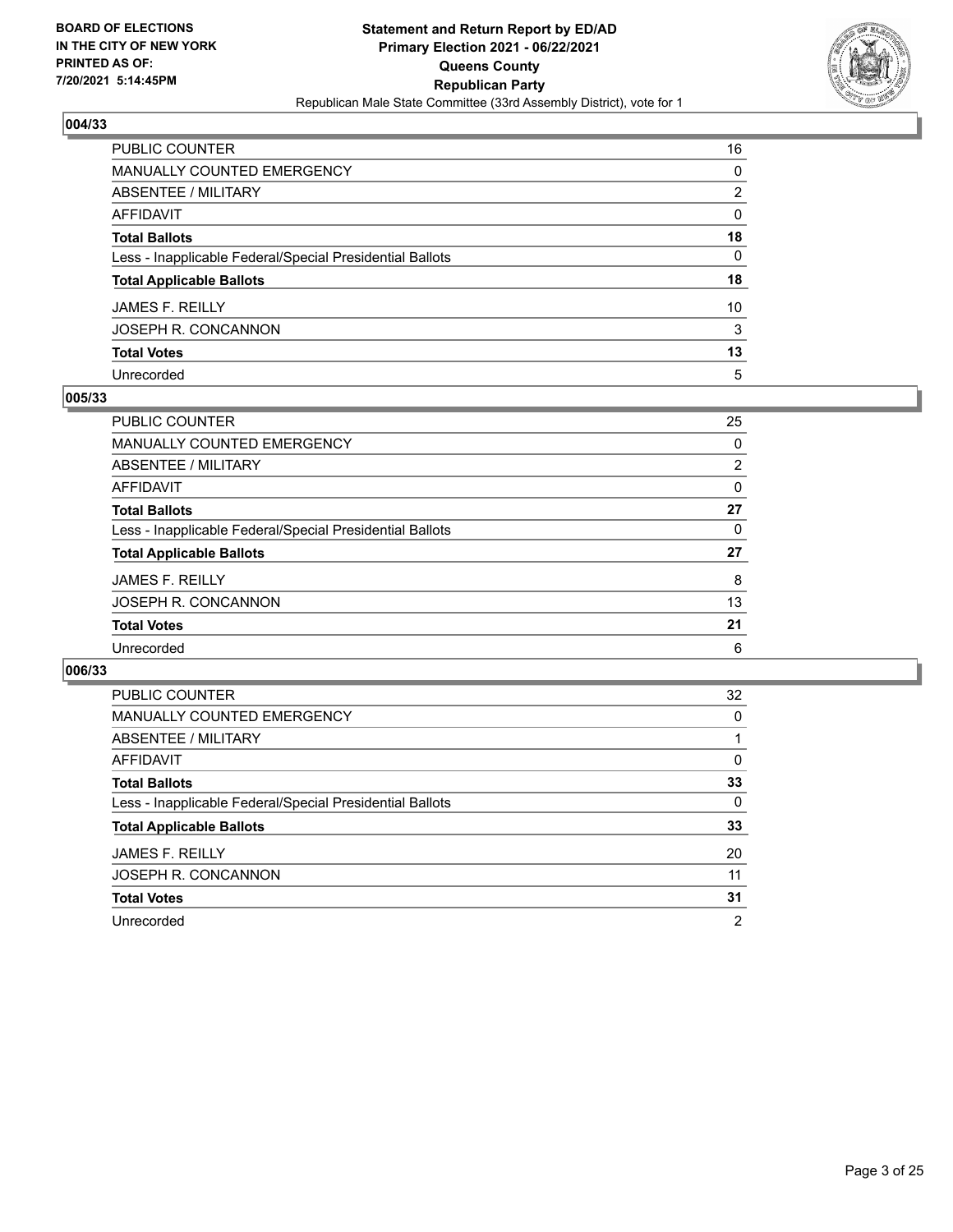

| PUBLIC COUNTER                                           | 33           |
|----------------------------------------------------------|--------------|
| MANUALLY COUNTED EMERGENCY                               | $\Omega$     |
| ABSENTEE / MILITARY                                      | $\mathbf{0}$ |
| <b>AFFIDAVIT</b>                                         | $\mathbf{0}$ |
| <b>Total Ballots</b>                                     | 33           |
| Less - Inapplicable Federal/Special Presidential Ballots | 0            |
| <b>Total Applicable Ballots</b>                          | 33           |
| JAMES F. REILLY                                          | 9            |
| JOSEPH R. CONCANNON                                      | 17           |
| <b>Total Votes</b>                                       | 26           |
| Unrecorded                                               | 7            |

#### **008/33**

| PUBLIC COUNTER                                           | 23 |
|----------------------------------------------------------|----|
| <b>MANUALLY COUNTED EMERGENCY</b>                        | 0  |
| ABSENTEE / MILITARY                                      | 4  |
| AFFIDAVIT                                                | 0  |
| <b>Total Ballots</b>                                     | 27 |
| Less - Inapplicable Federal/Special Presidential Ballots | 0  |
| <b>Total Applicable Ballots</b>                          | 27 |
| <b>JAMES F. REILLY</b>                                   | 8  |
| JOSEPH R. CONCANNON                                      | 11 |
| <b>Total Votes</b>                                       | 19 |
| Unrecorded                                               | 8  |
|                                                          |    |

| <b>PUBLIC COUNTER</b>                                    | 26             |
|----------------------------------------------------------|----------------|
| <b>MANUALLY COUNTED EMERGENCY</b>                        | 0              |
| ABSENTEE / MILITARY                                      | $\overline{2}$ |
| AFFIDAVIT                                                | $\Omega$       |
| <b>Total Ballots</b>                                     | 28             |
| Less - Inapplicable Federal/Special Presidential Ballots | $\Omega$       |
| <b>Total Applicable Ballots</b>                          | 28             |
| <b>JAMES F. REILLY</b>                                   | 6              |
| JOSEPH R. CONCANNON                                      | 18             |
| <b>Total Votes</b>                                       | 24             |
| Unrecorded                                               | 4              |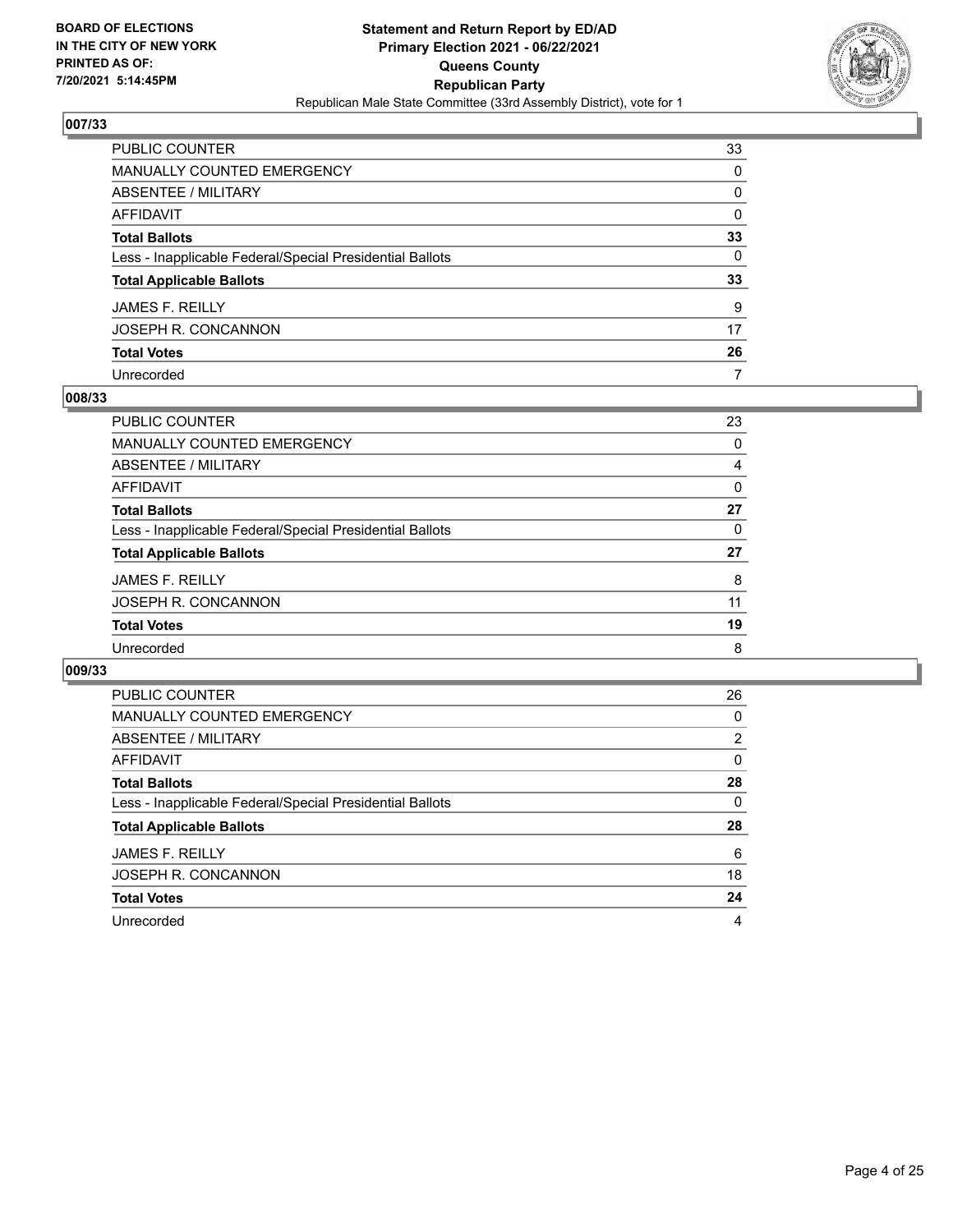

| PUBLIC COUNTER                                           | 22             |
|----------------------------------------------------------|----------------|
| MANUALLY COUNTED EMERGENCY                               | 0              |
| ABSENTEE / MILITARY                                      |                |
| AFFIDAVIT                                                | $\mathbf{0}$   |
| Total Ballots                                            | 23             |
| Less - Inapplicable Federal/Special Presidential Ballots | $\mathbf{0}$   |
| <b>Total Applicable Ballots</b>                          | 23             |
| JAMES F. REILLY                                          | $\overline{4}$ |
| JOSEPH R. CONCANNON                                      | 18             |
| <b>Total Votes</b>                                       | $22 \,$        |
| Unrecorded                                               |                |

## **011/33**

| PUBLIC COUNTER                                           | 36       |
|----------------------------------------------------------|----------|
| MANUALLY COUNTED EMERGENCY                               | $\Omega$ |
| ABSENTEE / MILITARY                                      |          |
| AFFIDAVIT                                                | $\Omega$ |
| <b>Total Ballots</b>                                     | 37       |
| Less - Inapplicable Federal/Special Presidential Ballots | 0        |
| <b>Total Applicable Ballots</b>                          | 37       |
| <b>JAMES F. REILLY</b>                                   |          |
| JOSEPH R. CONCANNON                                      | 23       |
| <b>Total Votes</b>                                       | 30       |
| Unrecorded                                               | 7        |

| MANUALLY COUNTED EMERGENCY<br>0<br>ABSENTEE / MILITARY<br>0<br><b>AFFIDAVIT</b><br>0<br>8<br><b>Total Ballots</b><br>0<br>Less - Inapplicable Federal/Special Presidential Ballots<br>8<br><b>Total Applicable Ballots</b><br><b>JAMES F. REILLY</b><br>2<br>JOSEPH R. CONCANNON<br>5<br>SANJEEV JINDAL (WRITE-IN)<br>8<br><b>Total Votes</b> | <b>PUBLIC COUNTER</b> | 8 |
|-----------------------------------------------------------------------------------------------------------------------------------------------------------------------------------------------------------------------------------------------------------------------------------------------------------------------------------------------|-----------------------|---|
|                                                                                                                                                                                                                                                                                                                                               |                       |   |
|                                                                                                                                                                                                                                                                                                                                               |                       |   |
|                                                                                                                                                                                                                                                                                                                                               |                       |   |
|                                                                                                                                                                                                                                                                                                                                               |                       |   |
|                                                                                                                                                                                                                                                                                                                                               |                       |   |
|                                                                                                                                                                                                                                                                                                                                               |                       |   |
|                                                                                                                                                                                                                                                                                                                                               |                       |   |
|                                                                                                                                                                                                                                                                                                                                               |                       |   |
|                                                                                                                                                                                                                                                                                                                                               |                       |   |
|                                                                                                                                                                                                                                                                                                                                               |                       |   |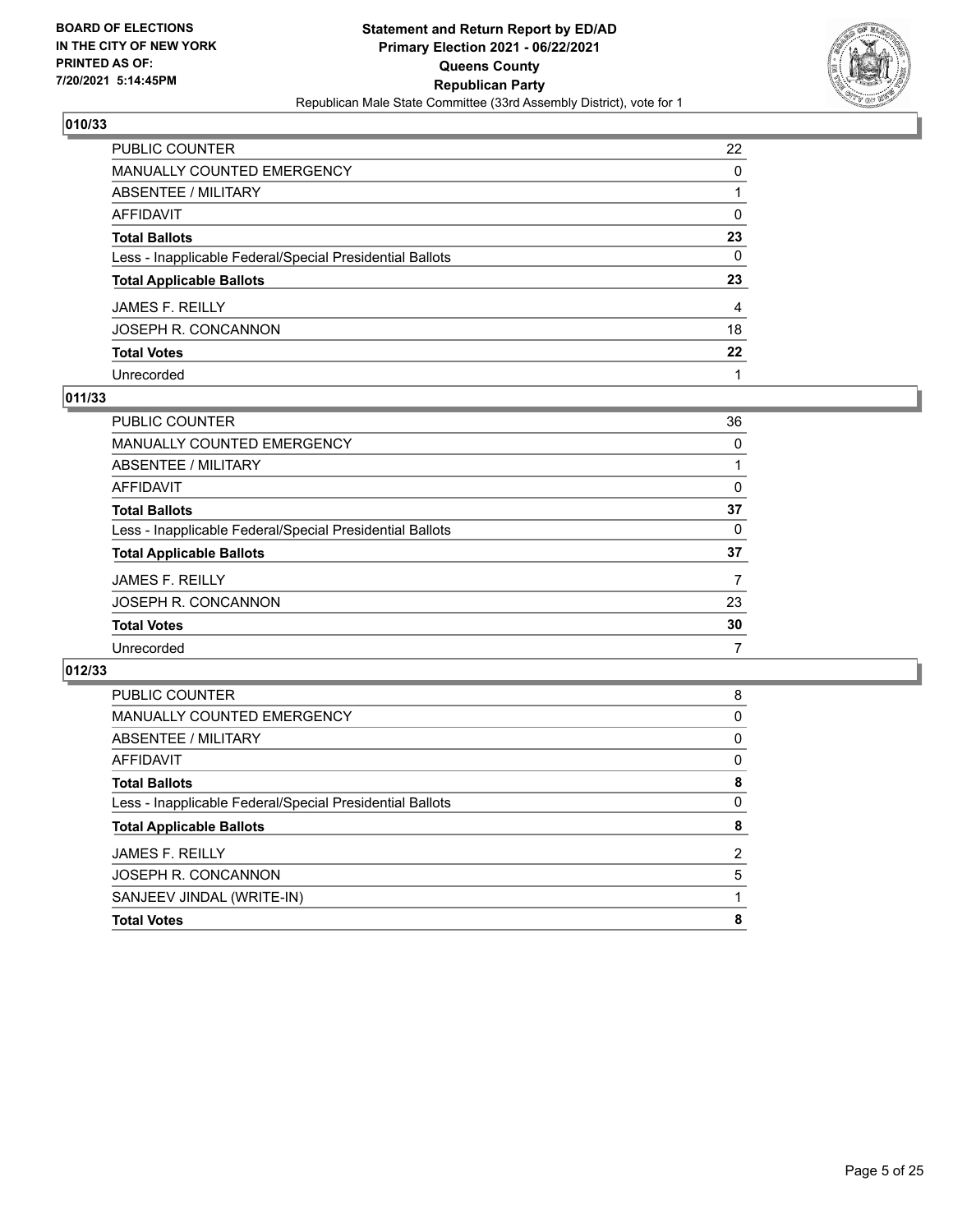

| PUBLIC COUNTER                                           | 18           |
|----------------------------------------------------------|--------------|
| MANUALLY COUNTED EMERGENCY                               | 0            |
| ABSENTEE / MILITARY                                      |              |
| AFFIDAVIT                                                | $\mathbf{0}$ |
| Total Ballots                                            | 19           |
| Less - Inapplicable Federal/Special Presidential Ballots | $\mathbf{0}$ |
| <b>Total Applicable Ballots</b>                          | 19           |
| JAMES F. REILLY                                          | 6            |
| JOSEPH R. CONCANNON                                      | 8            |
| <b>Total Votes</b>                                       | 14           |
| Unrecorded                                               | 5            |

## **014/33**

| <b>Total Votes</b>                                       | 10       |
|----------------------------------------------------------|----------|
| CURTIS SLIWA (WRITE-IN)                                  |          |
| JOSEPH R. CONCANNON                                      | 7        |
| <b>JAMES F. REILLY</b>                                   | 2        |
| <b>Total Applicable Ballots</b>                          | 10       |
| Less - Inapplicable Federal/Special Presidential Ballots | $\Omega$ |
| <b>Total Ballots</b>                                     | 10       |
| AFFIDAVIT                                                | $\Omega$ |
| ABSENTEE / MILITARY                                      | 0        |
| <b>MANUALLY COUNTED EMERGENCY</b>                        | $\Omega$ |
| PUBLIC COUNTER                                           | 10       |

| <b>PUBLIC COUNTER</b>                                    | 15       |
|----------------------------------------------------------|----------|
| MANUALLY COUNTED EMERGENCY                               | $\Omega$ |
| ABSENTEE / MILITARY                                      | 0        |
| AFFIDAVIT                                                |          |
| <b>Total Ballots</b>                                     | 16       |
| Less - Inapplicable Federal/Special Presidential Ballots | $\Omega$ |
| <b>Total Applicable Ballots</b>                          | 16       |
| <b>JAMES F. REILLY</b>                                   | 5        |
| JOSEPH R. CONCANNON                                      | 8        |
| <b>Total Votes</b>                                       | 13       |
| Unrecorded                                               | 3        |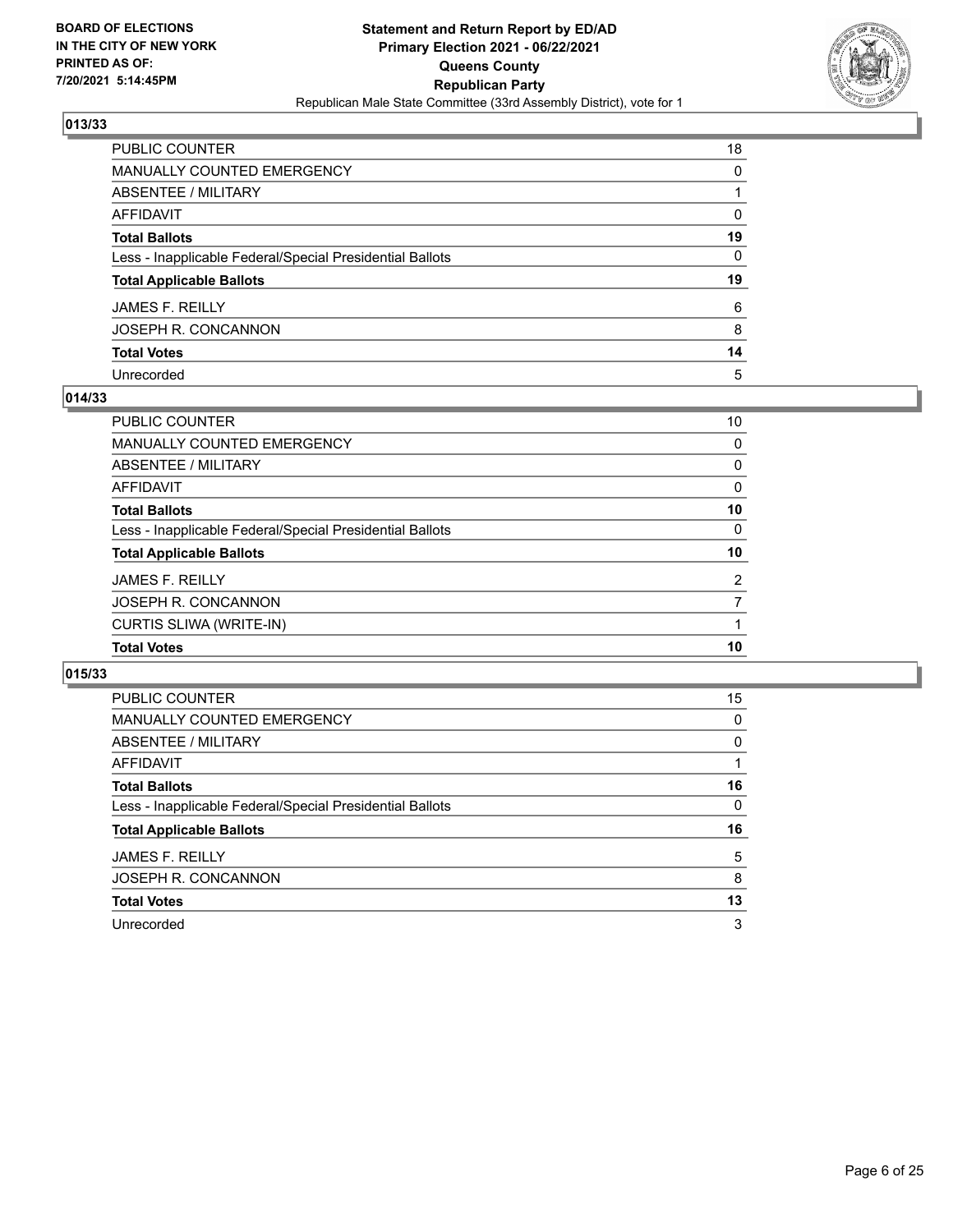

| <b>PUBLIC COUNTER</b>                                    | 4 |
|----------------------------------------------------------|---|
| <b>MANUALLY COUNTED EMERGENCY</b>                        | 0 |
| ABSENTEE / MILITARY                                      | 0 |
| AFFIDAVIT                                                | 0 |
| <b>Total Ballots</b>                                     | 4 |
| Less - Inapplicable Federal/Special Presidential Ballots | 0 |
| <b>Total Applicable Ballots</b>                          | 4 |
| <b>JAMES F. REILLY</b>                                   |   |
| JOSEPH R. CONCANNON                                      | 3 |
| <b>Total Votes</b>                                       | 4 |

## **017/33**

| PUBLIC COUNTER                                           | 18             |
|----------------------------------------------------------|----------------|
| <b>MANUALLY COUNTED EMERGENCY</b>                        | 0              |
| <b>ABSENTEE / MILITARY</b>                               | 0              |
| <b>AFFIDAVIT</b>                                         | 0              |
| <b>Total Ballots</b>                                     | 18             |
| Less - Inapplicable Federal/Special Presidential Ballots | 0              |
| <b>Total Applicable Ballots</b>                          | 18             |
| <b>JAMES F. REILLY</b>                                   | 2              |
| JOSEPH R. CONCANNON                                      | 13             |
| UNCOUNTED WRITE-IN PER STATUTE (WRITE-IN)                | 1              |
| <b>Total Votes</b>                                       | 16             |
| Unrecorded                                               | $\overline{2}$ |

| PUBLIC COUNTER                                           | 9              |
|----------------------------------------------------------|----------------|
| <b>MANUALLY COUNTED EMERGENCY</b>                        | 0              |
| ABSENTEE / MILITARY                                      | $\overline{2}$ |
| <b>AFFIDAVIT</b>                                         | 0              |
| <b>Total Ballots</b>                                     | 11             |
| Less - Inapplicable Federal/Special Presidential Ballots | 0              |
|                                                          |                |
| <b>Total Applicable Ballots</b>                          | 11             |
| <b>JAMES F. REILLY</b>                                   | 5              |
| JOSEPH R. CONCANNON                                      | 3              |
| <b>Total Votes</b>                                       | 8              |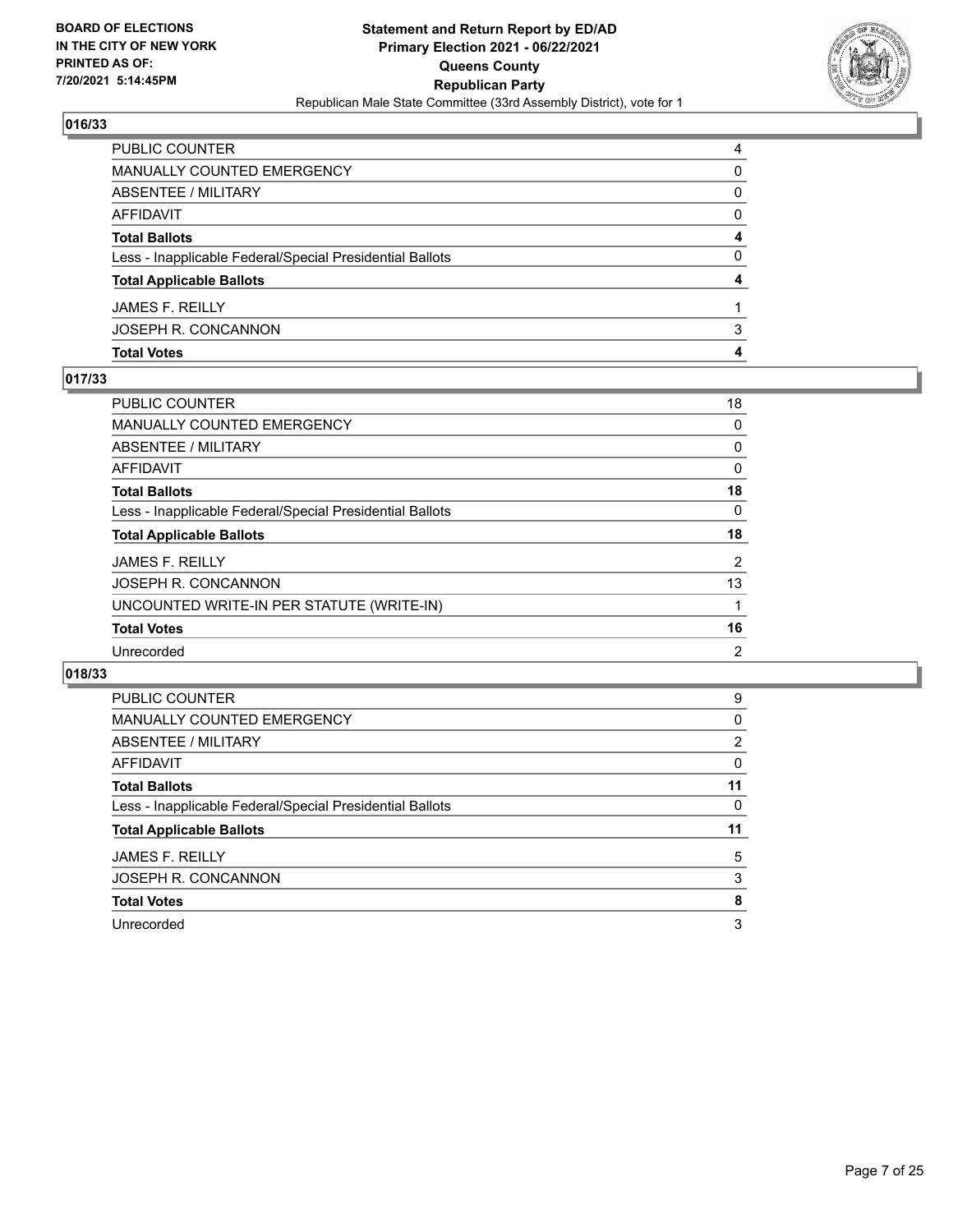

| PUBLIC COUNTER                                           | 8            |
|----------------------------------------------------------|--------------|
| MANUALLY COUNTED EMERGENCY                               | 0            |
| <b>ABSENTEE / MILITARY</b>                               | 4            |
| AFFIDAVIT                                                | $\mathbf{0}$ |
| Total Ballots                                            | $12 \,$      |
| Less - Inapplicable Federal/Special Presidential Ballots | $\mathbf{0}$ |
| <b>Total Applicable Ballots</b>                          | $12 \,$      |
| JAMES F. REILLY                                          | 2            |
| JOSEPH R. CONCANNON                                      | 3            |
| <b>Total Votes</b>                                       | 5            |
| Unrecorded                                               | 7            |

#### **020/33**

| PUBLIC COUNTER<br><b>MANUALLY COUNTED EMERGENCY</b><br>ABSENTEE / MILITARY<br><b>AFFIDAVIT</b><br><b>Total Ballots</b><br>Less - Inapplicable Federal/Special Presidential Ballots<br><b>Total Applicable Ballots</b><br><b>JAMES F. REILLY</b><br>JOSEPH R. CONCANNON<br><b>Total Votes</b><br>Unrecorded |          |
|------------------------------------------------------------------------------------------------------------------------------------------------------------------------------------------------------------------------------------------------------------------------------------------------------------|----------|
|                                                                                                                                                                                                                                                                                                            |          |
|                                                                                                                                                                                                                                                                                                            | 0        |
|                                                                                                                                                                                                                                                                                                            | 0        |
|                                                                                                                                                                                                                                                                                                            | $\Omega$ |
|                                                                                                                                                                                                                                                                                                            | 7        |
|                                                                                                                                                                                                                                                                                                            | $\Omega$ |
|                                                                                                                                                                                                                                                                                                            |          |
|                                                                                                                                                                                                                                                                                                            | $\Omega$ |
|                                                                                                                                                                                                                                                                                                            | 5        |
|                                                                                                                                                                                                                                                                                                            | 5        |
|                                                                                                                                                                                                                                                                                                            | 2        |

| <b>PUBLIC COUNTER</b>                                    |   |
|----------------------------------------------------------|---|
| <b>MANUALLY COUNTED EMERGENCY</b>                        | 0 |
| ABSENTEE / MILITARY                                      |   |
| AFFIDAVIT                                                | 0 |
| <b>Total Ballots</b>                                     | 8 |
| Less - Inapplicable Federal/Special Presidential Ballots | 0 |
| <b>Total Applicable Ballots</b>                          | 8 |
| <b>JAMES F. REILLY</b>                                   | 3 |
|                                                          |   |
| JOSEPH R. CONCANNON                                      | 2 |
| <b>Total Votes</b>                                       | 5 |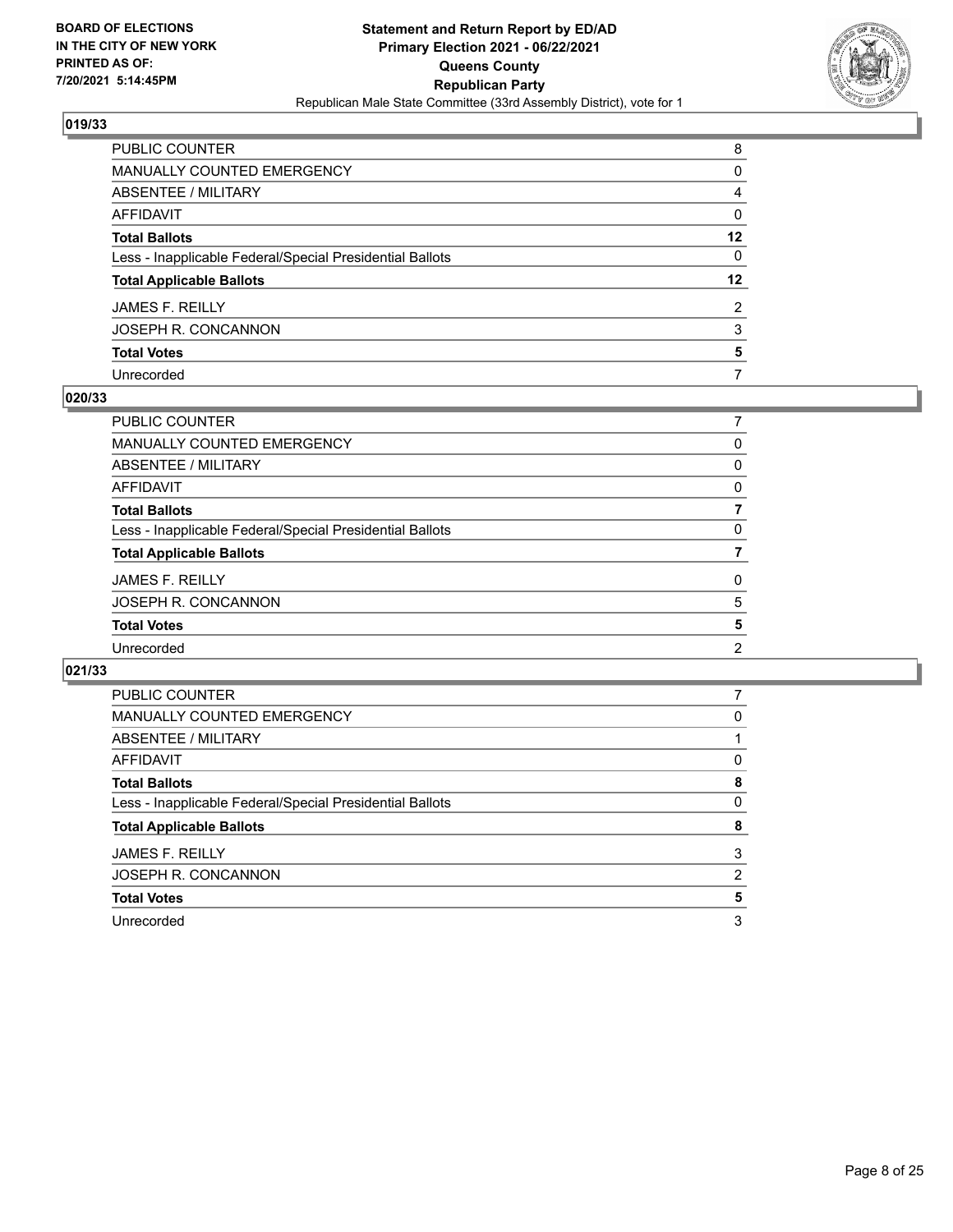

| <b>Total Votes</b>                                       | з             |
|----------------------------------------------------------|---------------|
| JOSEPH R. CONCANNON                                      |               |
| <b>JAMES F. REILLY</b>                                   | $\mathcal{P}$ |
| <b>Total Applicable Ballots</b>                          | 3             |
| Less - Inapplicable Federal/Special Presidential Ballots | 0             |
| <b>Total Ballots</b>                                     | 3             |
| AFFIDAVIT                                                | 0             |
| <b>ABSENTEE / MILITARY</b>                               | 0             |
| MANUALLY COUNTED EMERGENCY                               | 0             |
| PUBLIC COUNTER                                           | 3             |

## **023/33**

| PUBLIC COUNTER                                           | 4            |
|----------------------------------------------------------|--------------|
| MANUALLY COUNTED EMERGENCY                               | $\Omega$     |
| ABSENTEE / MILITARY                                      | 0            |
| AFFIDAVIT                                                | $\mathbf{0}$ |
| Total Ballots                                            | 4            |
| Less - Inapplicable Federal/Special Presidential Ballots | $\mathbf{0}$ |
| <b>Total Applicable Ballots</b>                          | 4            |
| JAMES F. REILLY                                          |              |
| JOSEPH R. CONCANNON                                      | 3            |
| <b>Total Votes</b>                                       | 4            |

| <b>PUBLIC COUNTER</b>                                    | 4              |
|----------------------------------------------------------|----------------|
| <b>MANUALLY COUNTED EMERGENCY</b>                        | 0              |
| ABSENTEE / MILITARY                                      | 0              |
| <b>AFFIDAVIT</b>                                         | 0              |
| <b>Total Ballots</b>                                     | 4              |
| Less - Inapplicable Federal/Special Presidential Ballots | $\Omega$       |
| <b>Total Applicable Ballots</b>                          | 4              |
| <b>JAMES F. REILLY</b>                                   | $\overline{2}$ |
| JOSEPH R. CONCANNON                                      |                |
| <b>Total Votes</b>                                       | 3              |
| Unrecorded                                               |                |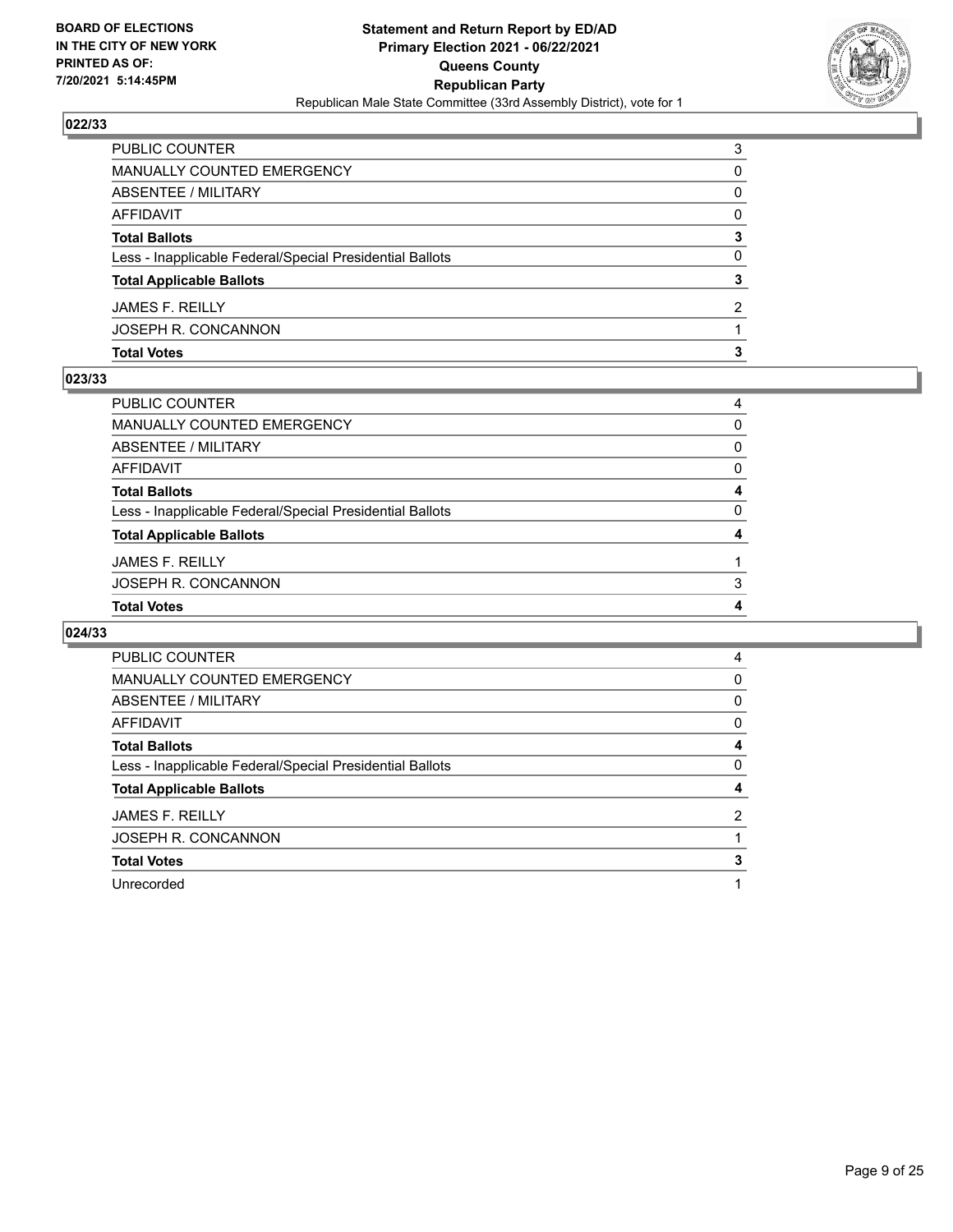

| PUBLIC COUNTER                                           | 9            |
|----------------------------------------------------------|--------------|
| MANUALLY COUNTED EMERGENCY                               | $\Omega$     |
| ABSENTEE / MILITARY                                      | 0            |
| AFFIDAVIT                                                | $\mathbf{0}$ |
| Total Ballots                                            | 9            |
| Less - Inapplicable Federal/Special Presidential Ballots | $\mathbf{0}$ |
| <b>Total Applicable Ballots</b>                          | 9            |
| JAMES F. REILLY                                          | 4            |
| JOSEPH R. CONCANNON                                      | 2            |
| <b>Total Votes</b>                                       | 6            |
| Unrecorded                                               | 3            |

#### **026/33**

| PUBLIC COUNTER                                           | 6             |
|----------------------------------------------------------|---------------|
| MANUALLY COUNTED EMERGENCY                               | $\Omega$      |
| <b>ABSENTEE / MILITARY</b>                               | 0             |
| AFFIDAVIT                                                | $\Omega$      |
| <b>Total Ballots</b>                                     | 6             |
| Less - Inapplicable Federal/Special Presidential Ballots | 0             |
| <b>Total Applicable Ballots</b>                          | 6             |
| <b>JAMES F. REILLY</b>                                   |               |
| JOSEPH R. CONCANNON                                      | $\mathcal{P}$ |
| <b>Total Votes</b>                                       | 3             |
| Unrecorded                                               | 3             |
|                                                          |               |

| <b>PUBLIC COUNTER</b>                                    | 2 |
|----------------------------------------------------------|---|
| <b>MANUALLY COUNTED EMERGENCY</b>                        | 0 |
| ABSENTEE / MILITARY                                      | 0 |
| AFFIDAVIT                                                | 0 |
| <b>Total Ballots</b>                                     | 2 |
| Less - Inapplicable Federal/Special Presidential Ballots | 0 |
| <b>Total Applicable Ballots</b>                          | 2 |
| <b>JAMES F. REILLY</b>                                   | 0 |
| JOSEPH R. CONCANNON                                      |   |
| <b>Total Votes</b>                                       |   |
|                                                          |   |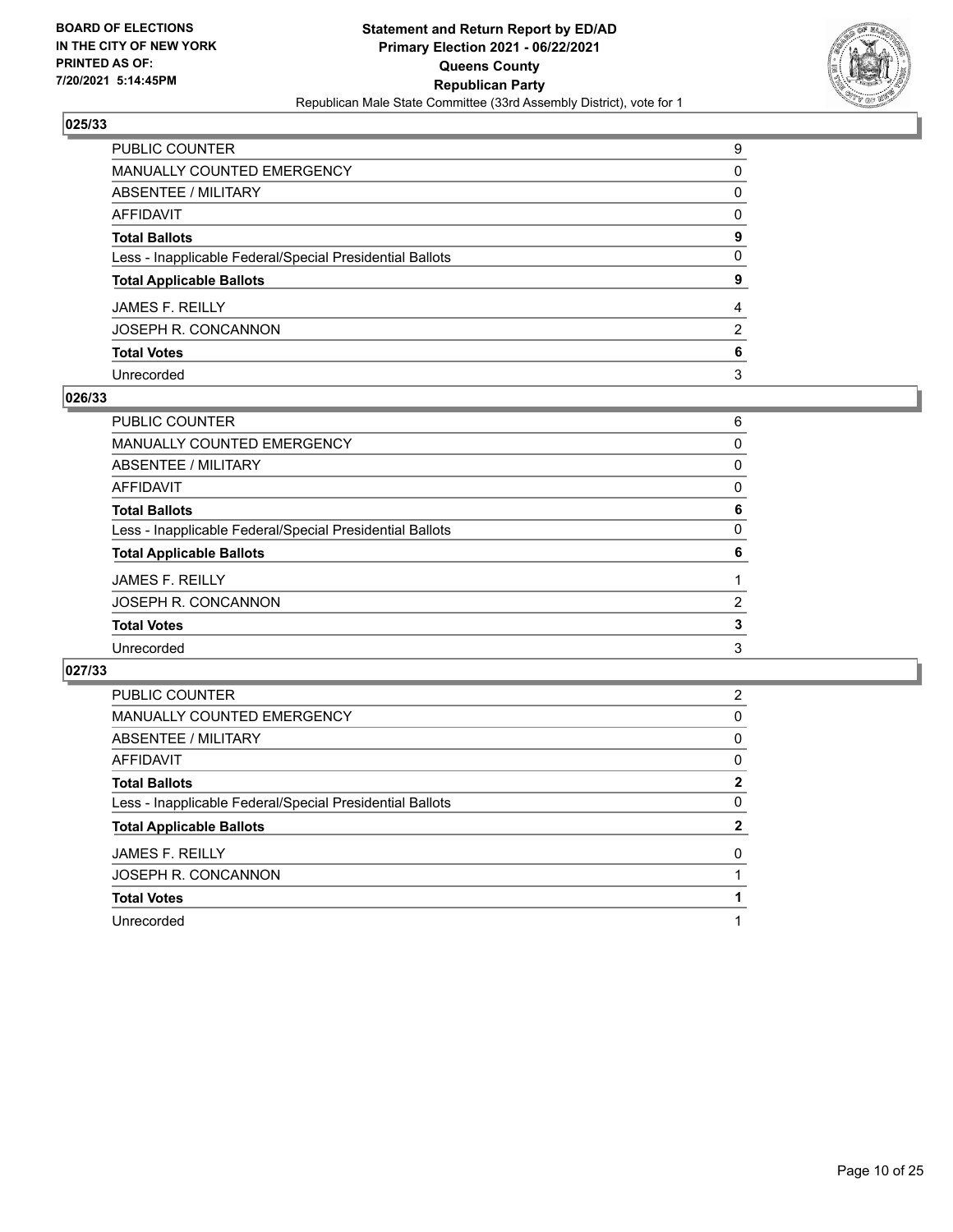

| PUBLIC COUNTER                                           |              |
|----------------------------------------------------------|--------------|
| MANUALLY COUNTED EMERGENCY                               | 0            |
| ABSENTEE / MILITARY                                      | $\Omega$     |
| AFFIDAVIT                                                | $\Omega$     |
| Total Ballots                                            |              |
| Less - Inapplicable Federal/Special Presidential Ballots | 0            |
| <b>Total Applicable Ballots</b>                          |              |
| JAMES F. REILLY                                          | $\Omega$     |
| JOSEPH R. CONCANNON                                      | $\mathbf{0}$ |
| <b>Total Votes</b>                                       | 0            |
| Unrecorded                                               |              |

#### **029/33**

| PUBLIC COUNTER                                           |          |
|----------------------------------------------------------|----------|
| <b>MANUALLY COUNTED EMERGENCY</b>                        | 0        |
| ABSENTEE / MILITARY                                      |          |
| <b>AFFIDAVIT</b>                                         | 0        |
| <b>Total Ballots</b>                                     | 2        |
| Less - Inapplicable Federal/Special Presidential Ballots | $\Omega$ |
| <b>Total Applicable Ballots</b>                          | 2        |
| <b>JAMES F. REILLY</b>                                   | $\Omega$ |
| JOSEPH R. CONCANNON                                      |          |
| <b>Total Votes</b>                                       |          |
| Unrecorded                                               |          |
|                                                          |          |

| <b>Total Votes</b>                                       | 0        |
|----------------------------------------------------------|----------|
| JOSEPH R. CONCANNON                                      | $\Omega$ |
| JAMES F. REILLY                                          | 0        |
| <b>Total Applicable Ballots</b>                          | 0        |
| Less - Inapplicable Federal/Special Presidential Ballots | $\Omega$ |
| <b>Total Ballots</b>                                     | 0        |
| AFFIDAVIT                                                | 0        |
| ABSENTEE / MILITARY                                      | 0        |
| MANUALLY COUNTED EMERGENCY                               | 0        |
| <b>PUBLIC COUNTER</b>                                    | 0        |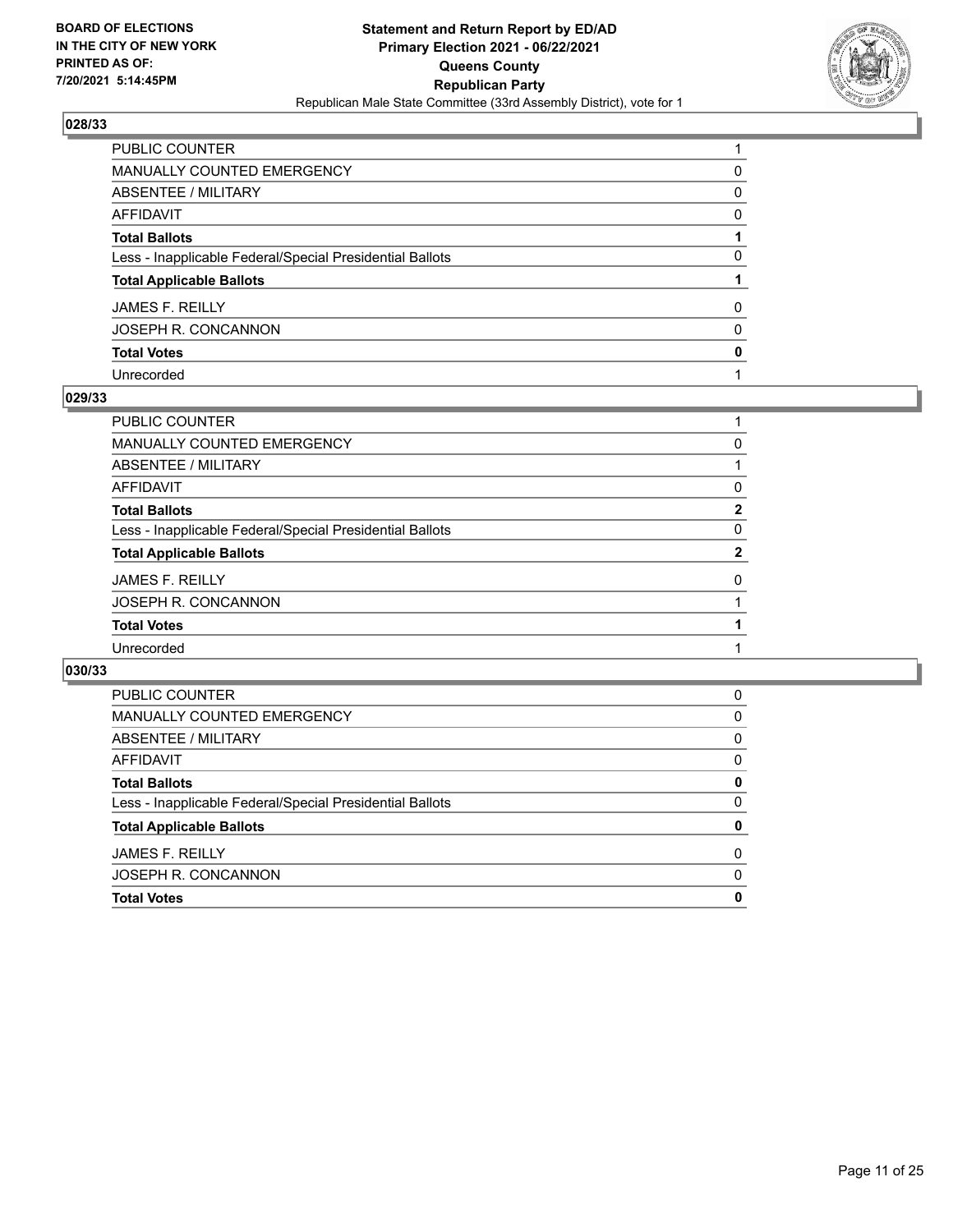

| <b>Total Votes</b>                                       | 0            |
|----------------------------------------------------------|--------------|
| JOSEPH R. CONCANNON                                      | <sup>0</sup> |
| <b>JAMES F. REILLY</b>                                   | 0            |
| <b>Total Applicable Ballots</b>                          | 0            |
| Less - Inapplicable Federal/Special Presidential Ballots | 0            |
| <b>Total Ballots</b>                                     | 0            |
| AFFIDAVIT                                                | $\Omega$     |
| ABSENTEE / MILITARY                                      | 0            |
| MANUALLY COUNTED EMERGENCY                               | 0            |
| PUBLIC COUNTER                                           | $\Omega$     |

## **032/33**

| PUBLIC COUNTER                                           |              |
|----------------------------------------------------------|--------------|
| MANUALLY COUNTED EMERGENCY                               | 0            |
| ABSENTEE / MILITARY                                      | $\mathbf{0}$ |
| AFFIDAVIT                                                | $\Omega$     |
| <b>Total Ballots</b>                                     |              |
| Less - Inapplicable Federal/Special Presidential Ballots | $\Omega$     |
| <b>Total Applicable Ballots</b>                          |              |
| JAMES F. REILLY                                          |              |
| JOSEPH R. CONCANNON                                      | $\Omega$     |
| <b>Total Votes</b>                                       |              |

## **033/33**

| <b>PUBLIC COUNTER</b>                                    |          |
|----------------------------------------------------------|----------|
| <b>MANUALLY COUNTED EMERGENCY</b>                        | 0        |
| ABSENTEE / MILITARY                                      | 0        |
| AFFIDAVIT                                                | 0        |
| <b>Total Ballots</b>                                     |          |
| Less - Inapplicable Federal/Special Presidential Ballots | 0        |
| <b>Total Applicable Ballots</b>                          |          |
| <b>JAMES F. REILLY</b>                                   | 0        |
| JOSEPH R. CONCANNON                                      | $\Omega$ |
| <b>Total Votes</b>                                       | 0        |
| Unrecorded                                               |          |
|                                                          |          |

| <b>Total Votes</b>                                       | 0 |
|----------------------------------------------------------|---|
| JOSEPH R. CONCANNON                                      | 0 |
| <b>JAMES F. REILLY</b>                                   | 0 |
| <b>Total Applicable Ballots</b>                          | 0 |
| Less - Inapplicable Federal/Special Presidential Ballots | 0 |
| <b>Total Ballots</b>                                     | 0 |
| AFFIDAVIT                                                | 0 |
| ABSENTEE / MILITARY                                      | 0 |
| <b>MANUALLY COUNTED EMERGENCY</b>                        | 0 |
| PUBLIC COUNTER                                           | 0 |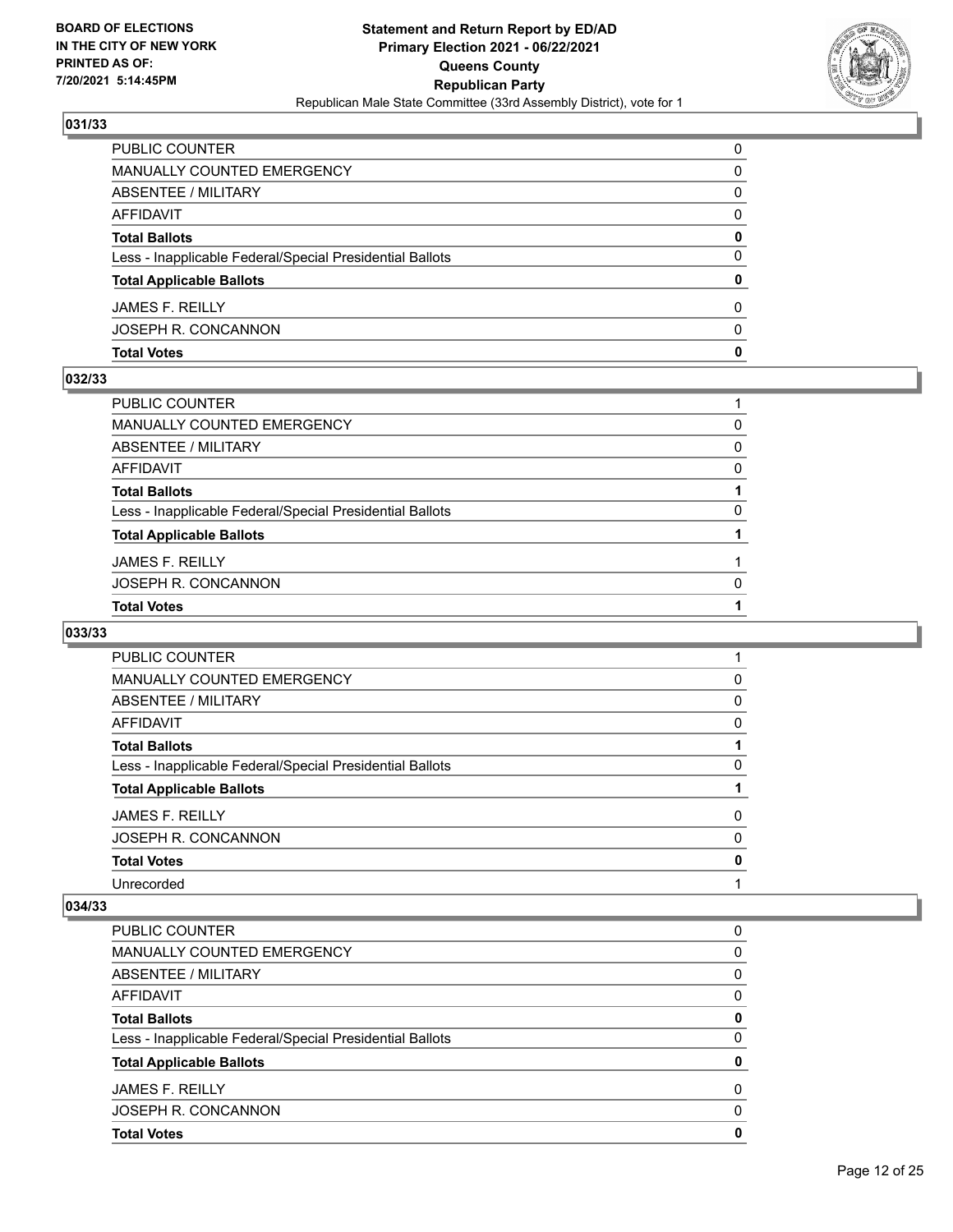

| <b>Total Votes</b>                                       | 0            |
|----------------------------------------------------------|--------------|
| JOSEPH R. CONCANNON                                      | <sup>0</sup> |
| <b>JAMES F. REILLY</b>                                   | 0            |
| <b>Total Applicable Ballots</b>                          | 0            |
| Less - Inapplicable Federal/Special Presidential Ballots | 0            |
| <b>Total Ballots</b>                                     | 0            |
| AFFIDAVIT                                                | $\Omega$     |
| ABSENTEE / MILITARY                                      | 0            |
| MANUALLY COUNTED EMERGENCY                               | 0            |
| PUBLIC COUNTER                                           | $\Omega$     |

## **036/33**

| PUBLIC COUNTER                                           | $\Omega$     |
|----------------------------------------------------------|--------------|
| MANUALLY COUNTED EMERGENCY                               | 0            |
| ABSENTEE / MILITARY                                      | $\mathbf{0}$ |
| AFFIDAVIT                                                | $\Omega$     |
| <b>Total Ballots</b>                                     | 0            |
| Less - Inapplicable Federal/Special Presidential Ballots | $\Omega$     |
| <b>Total Applicable Ballots</b>                          | 0            |
| JAMES F. REILLY                                          | $\Omega$     |
| JOSEPH R. CONCANNON                                      | $\Omega$     |
| <b>Total Votes</b>                                       | 0            |
|                                                          |              |

## **037/33**

| <b>Total Votes</b>                                       | 0        |
|----------------------------------------------------------|----------|
| JOSEPH R. CONCANNON                                      | $\Omega$ |
| <b>JAMES F. REILLY</b>                                   | $\Omega$ |
| <b>Total Applicable Ballots</b>                          | 0        |
| Less - Inapplicable Federal/Special Presidential Ballots | 0        |
| <b>Total Ballots</b>                                     | 0        |
| AFFIDAVIT                                                | 0        |
| ABSENTEE / MILITARY                                      | 0        |
| <b>MANUALLY COUNTED EMERGENCY</b>                        | 0        |
| <b>PUBLIC COUNTER</b>                                    | 0        |

| <b>Total Votes</b>                                       | 0 |
|----------------------------------------------------------|---|
| JOSEPH R. CONCANNON                                      | 0 |
| <b>JAMES F. REILLY</b>                                   | 0 |
| <b>Total Applicable Ballots</b>                          | 0 |
| Less - Inapplicable Federal/Special Presidential Ballots | 0 |
| <b>Total Ballots</b>                                     | 0 |
| AFFIDAVIT                                                | 0 |
| ABSENTEE / MILITARY                                      | 0 |
| MANUALLY COUNTED EMERGENCY                               | 0 |
| PUBLIC COUNTER                                           | 0 |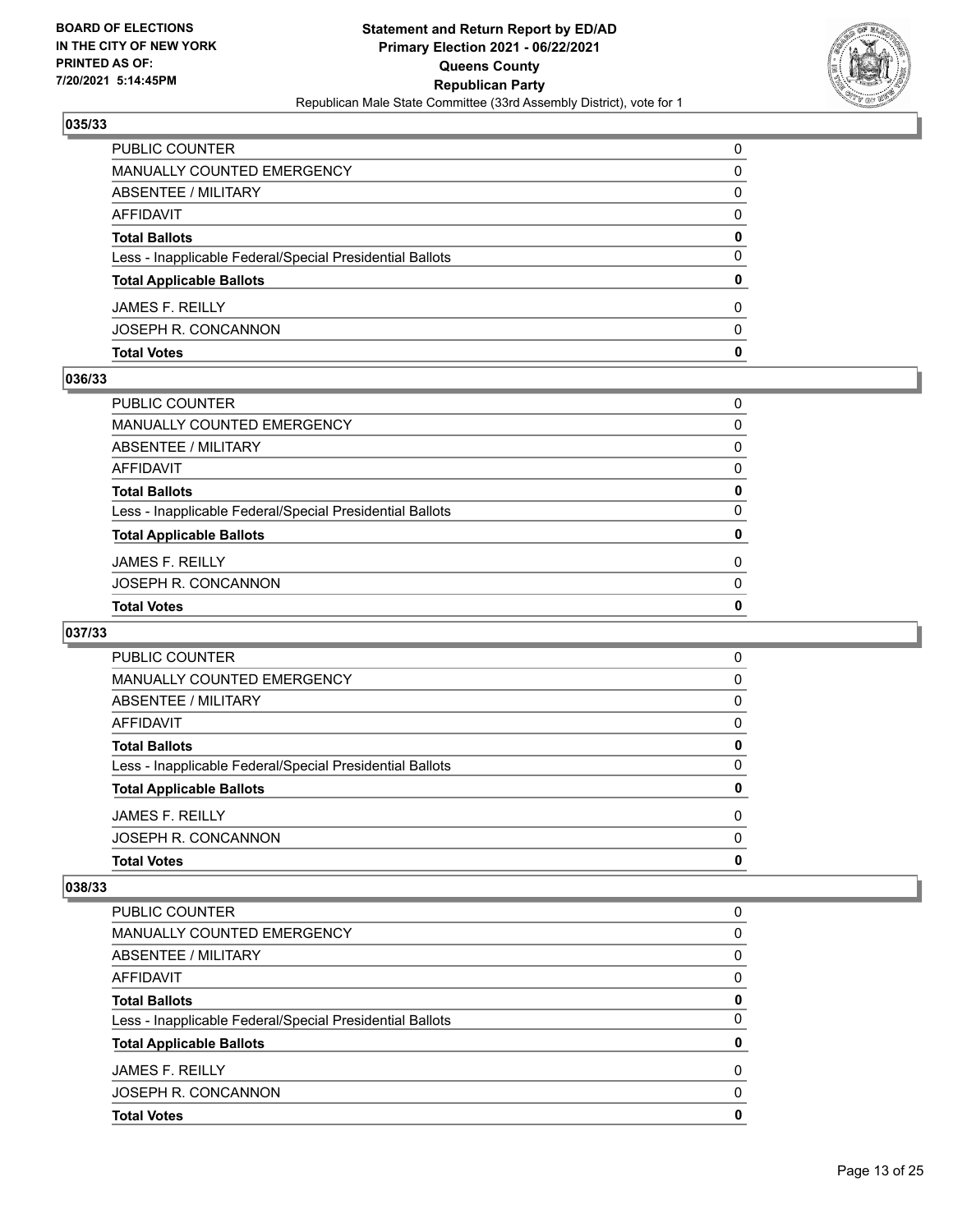

| <b>Total Votes</b>                                       |   |
|----------------------------------------------------------|---|
| JOSEPH R. CONCANNON                                      | n |
| <b>JAMES F. REILLY</b>                                   |   |
| <b>Total Applicable Ballots</b>                          |   |
| Less - Inapplicable Federal/Special Presidential Ballots | 0 |
| <b>Total Ballots</b>                                     |   |
| AFFIDAVIT                                                | 0 |
| <b>ABSENTEE / MILITARY</b>                               | 0 |
| MANUALLY COUNTED EMERGENCY                               | 0 |
| PUBLIC COUNTER                                           |   |

#### **040/33**

| PUBLIC COUNTER                                           | 0            |
|----------------------------------------------------------|--------------|
| MANUALLY COUNTED EMERGENCY                               | 0            |
| ABSENTEE / MILITARY                                      | $\Omega$     |
| AFFIDAVIT                                                | 0            |
| Total Ballots                                            | 0            |
| Less - Inapplicable Federal/Special Presidential Ballots | $\mathbf{0}$ |
| <b>Total Applicable Ballots</b>                          | 0            |
| JAMES F. REILLY                                          | $\Omega$     |
| JOSEPH R. CONCANNON                                      | $\Omega$     |
| <b>Total Votes</b>                                       | 0            |
|                                                          |              |

## **041/33**

| <b>PUBLIC COUNTER</b>                                    |          |
|----------------------------------------------------------|----------|
| <b>MANUALLY COUNTED EMERGENCY</b>                        | 0        |
| ABSENTEE / MILITARY                                      | 0        |
| AFFIDAVIT                                                | 0        |
| <b>Total Ballots</b>                                     |          |
| Less - Inapplicable Federal/Special Presidential Ballots | 0        |
| <b>Total Applicable Ballots</b>                          |          |
| <b>JAMES F. REILLY</b>                                   | 0        |
| JOSEPH R. CONCANNON                                      | $\Omega$ |
| <b>Total Votes</b>                                       | 0        |
| Unrecorded                                               |          |
|                                                          |          |

| PUBLIC COUNTER                                           | 0 |
|----------------------------------------------------------|---|
| <b>MANUALLY COUNTED EMERGENCY</b>                        | 0 |
| ABSENTEE / MILITARY                                      | 0 |
| AFFIDAVIT                                                | 0 |
| <b>Total Ballots</b>                                     | 0 |
| Less - Inapplicable Federal/Special Presidential Ballots | 0 |
| <b>Total Applicable Ballots</b>                          | 0 |
| <b>JAMES F. REILLY</b>                                   | 0 |
| JOSEPH R. CONCANNON                                      | 0 |
| <b>Total Votes</b>                                       | 0 |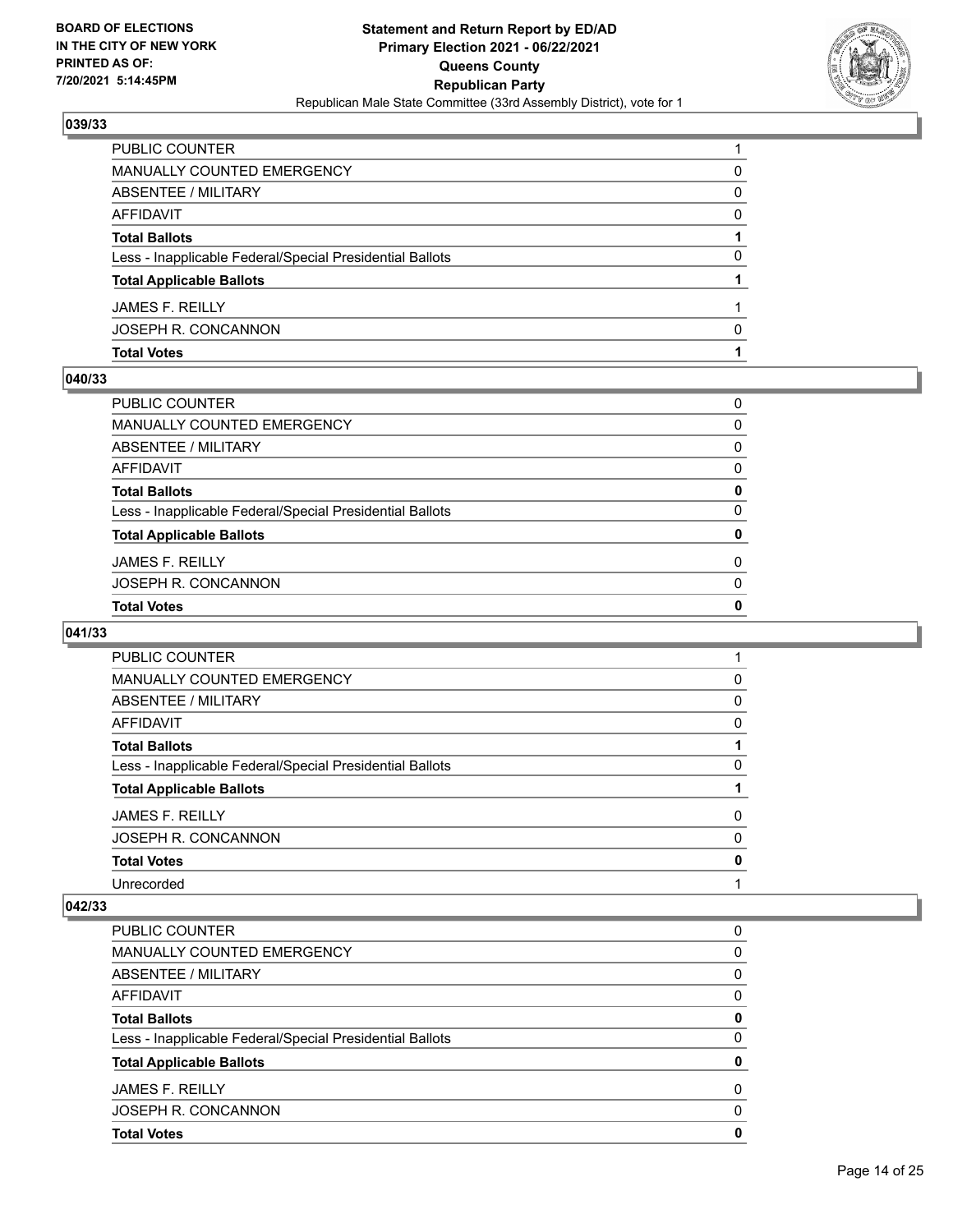

| <b>Total Votes</b>                                       | 5             |
|----------------------------------------------------------|---------------|
| JOSEPH R. CONCANNON                                      | $\mathcal{P}$ |
| <b>JAMES F. REILLY</b>                                   | 3             |
| <b>Total Applicable Ballots</b>                          | 5             |
| Less - Inapplicable Federal/Special Presidential Ballots | 0             |
| <b>Total Ballots</b>                                     | 5             |
| AFFIDAVIT                                                | $\Omega$      |
| <b>ABSENTEE / MILITARY</b>                               | 0             |
| MANUALLY COUNTED EMERGENCY                               | 0             |
| PUBLIC COUNTER                                           | 5             |

## **044/33**

| PUBLIC COUNTER                                           | $\Omega$     |
|----------------------------------------------------------|--------------|
| MANUALLY COUNTED EMERGENCY                               | 0            |
| ABSENTEE / MILITARY                                      | $\mathbf{0}$ |
| AFFIDAVIT                                                | $\Omega$     |
| Total Ballots                                            | 0            |
| Less - Inapplicable Federal/Special Presidential Ballots | $\mathbf{0}$ |
| <b>Total Applicable Ballots</b>                          | 0            |
| JAMES F. REILLY                                          | $\Omega$     |
| JOSEPH R. CONCANNON                                      | $\Omega$     |
| <b>Total Votes</b>                                       | 0            |
|                                                          |              |

## **045/33**

| PUBLIC COUNTER                                           |   |
|----------------------------------------------------------|---|
| MANUALLY COUNTED EMERGENCY                               | 0 |
| ABSENTEE / MILITARY                                      | 0 |
| AFFIDAVIT                                                | 0 |
| <b>Total Ballots</b>                                     |   |
| Less - Inapplicable Federal/Special Presidential Ballots | 0 |
| <b>Total Applicable Ballots</b>                          |   |
| <b>JAMES F. REILLY</b>                                   |   |
| JOSEPH R. CONCANNON                                      | 0 |
| <b>Total Votes</b>                                       |   |
|                                                          |   |

| PUBLIC COUNTER                                           |   |
|----------------------------------------------------------|---|
| MANUALLY COUNTED EMERGENCY                               | 0 |
| ABSENTEE / MILITARY                                      | 0 |
| AFFIDAVIT                                                | 0 |
| <b>Total Ballots</b>                                     |   |
| Less - Inapplicable Federal/Special Presidential Ballots | 0 |
| <b>Total Applicable Ballots</b>                          |   |
| <b>JAMES F. REILLY</b>                                   |   |
| JOSEPH R. CONCANNON                                      | O |
| <b>Total Votes</b>                                       |   |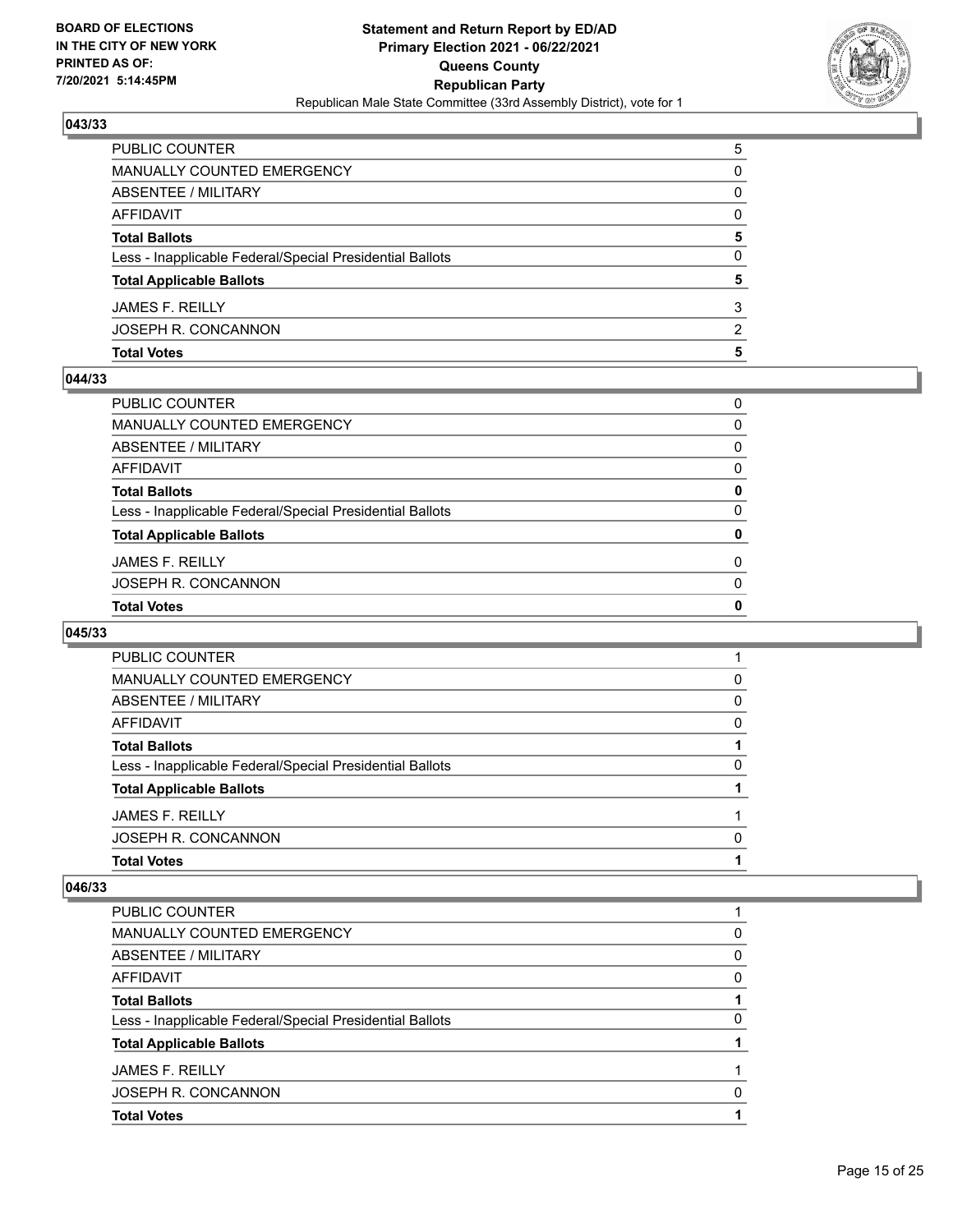

| <b>Total Votes</b>                                       |   |
|----------------------------------------------------------|---|
| JOSEPH R. CONCANNON                                      | 0 |
| <b>JAMES F. REILLY</b>                                   |   |
| <b>Total Applicable Ballots</b>                          |   |
| Less - Inapplicable Federal/Special Presidential Ballots | 0 |
| <b>Total Ballots</b>                                     |   |
| AFFIDAVIT                                                | 0 |
| ABSENTEE / MILITARY                                      | 0 |
| MANUALLY COUNTED EMERGENCY                               | 0 |
| PUBLIC COUNTER                                           |   |

#### **048/33**

| <b>Total Votes</b>                                       | 2              |
|----------------------------------------------------------|----------------|
| JOSEPH R. CONCANNON                                      |                |
| <b>JAMES F. REILLY</b>                                   |                |
| <b>Total Applicable Ballots</b>                          | $\overline{2}$ |
| Less - Inapplicable Federal/Special Presidential Ballots | $\mathbf{0}$   |
| <b>Total Ballots</b>                                     | $\mathbf{2}$   |
| AFFIDAVIT                                                | $\Omega$       |
| ABSENTEE / MILITARY                                      | $\mathbf{0}$   |
| MANUALLY COUNTED EMERGENCY                               | 0              |
| PUBLIC COUNTER                                           | 2              |
|                                                          |                |

## **049/33**

| <b>Total Votes</b>                                       | 6 |
|----------------------------------------------------------|---|
| JOSEPH R. CONCANNON                                      | 3 |
| JAMES F. REILLY                                          | 3 |
| <b>Total Applicable Ballots</b>                          | 6 |
| Less - Inapplicable Federal/Special Presidential Ballots | 0 |
| <b>Total Ballots</b>                                     | 6 |
| AFFIDAVIT                                                | 0 |
| ABSENTEE / MILITARY                                      | 0 |
| MANUALLY COUNTED EMERGENCY                               | 0 |
| PUBLIC COUNTER                                           | 6 |

| PUBLIC COUNTER                                           | 0 |
|----------------------------------------------------------|---|
| MANUALLY COUNTED EMERGENCY                               | 0 |
| ABSENTEE / MILITARY                                      | 0 |
| AFFIDAVIT                                                | 0 |
| <b>Total Ballots</b>                                     | 0 |
| Less - Inapplicable Federal/Special Presidential Ballots | 0 |
| <b>Total Applicable Ballots</b>                          | 0 |
| <b>JAMES F. REILLY</b>                                   | 0 |
| JOSEPH R. CONCANNON                                      | 0 |
| <b>Total Votes</b>                                       | 0 |
|                                                          |   |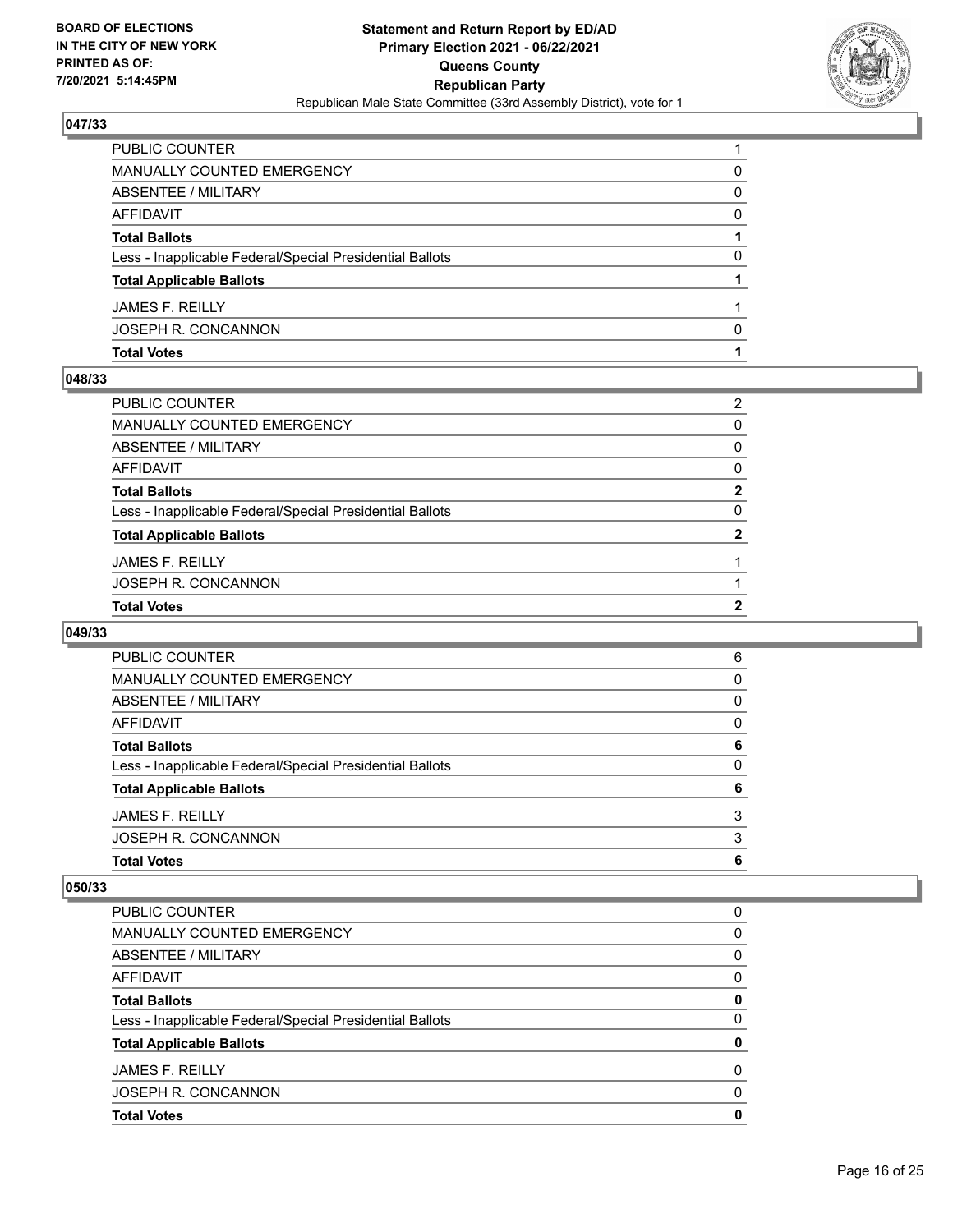

| <b>Total Votes</b>                                       | 6             |
|----------------------------------------------------------|---------------|
| JOSEPH R. CONCANNON                                      | $\mathcal{P}$ |
| <b>JAMES F. REILLY</b>                                   | 4             |
| <b>Total Applicable Ballots</b>                          | 6             |
| Less - Inapplicable Federal/Special Presidential Ballots | 0             |
| <b>Total Ballots</b>                                     | 6             |
| AFFIDAVIT                                                | 0             |
| <b>ABSENTEE / MILITARY</b>                               | 0             |
| MANUALLY COUNTED EMERGENCY                               | 0             |
| PUBLIC COUNTER                                           | 6             |

## **052/33**

| PUBLIC COUNTER                                           | 4              |
|----------------------------------------------------------|----------------|
| <b>MANUALLY COUNTED EMERGENCY</b>                        | 0              |
| <b>ABSENTEE / MILITARY</b>                               | $\overline{2}$ |
| AFFIDAVIT                                                | 0              |
| <b>Total Ballots</b>                                     | 6              |
| Less - Inapplicable Federal/Special Presidential Ballots | $\Omega$       |
| <b>Total Applicable Ballots</b>                          | 6              |
| <b>JAMES F. REILLY</b>                                   | 2              |
| JOSEPH R. CONCANNON                                      |                |
| <b>Total Votes</b>                                       | 3              |
| Unrecorded                                               | 3              |
|                                                          |                |

## **053/33**

| PUBLIC COUNTER                                           |   |
|----------------------------------------------------------|---|
| MANUALLY COUNTED EMERGENCY                               | 0 |
| ABSENTEE / MILITARY                                      | 0 |
| AFFIDAVIT                                                | 0 |
| <b>Total Ballots</b>                                     |   |
| Less - Inapplicable Federal/Special Presidential Ballots | 0 |
| <b>Total Applicable Ballots</b>                          |   |
| <b>JAMES F. REILLY</b>                                   |   |
| JOSEPH R. CONCANNON                                      | 0 |
| <b>Total Votes</b>                                       |   |

| <b>Total Votes</b>                                       | 2 |
|----------------------------------------------------------|---|
| JOSEPH R. CONCANNON                                      | 0 |
| <b>JAMES F. REILLY</b>                                   | 2 |
| <b>Total Applicable Ballots</b>                          |   |
| Less - Inapplicable Federal/Special Presidential Ballots | 0 |
| <b>Total Ballots</b>                                     | 2 |
| AFFIDAVIT                                                | 0 |
| ABSENTEE / MILITARY                                      | 0 |
| <b>MANUALLY COUNTED EMERGENCY</b>                        | 0 |
| PUBLIC COUNTER                                           | 2 |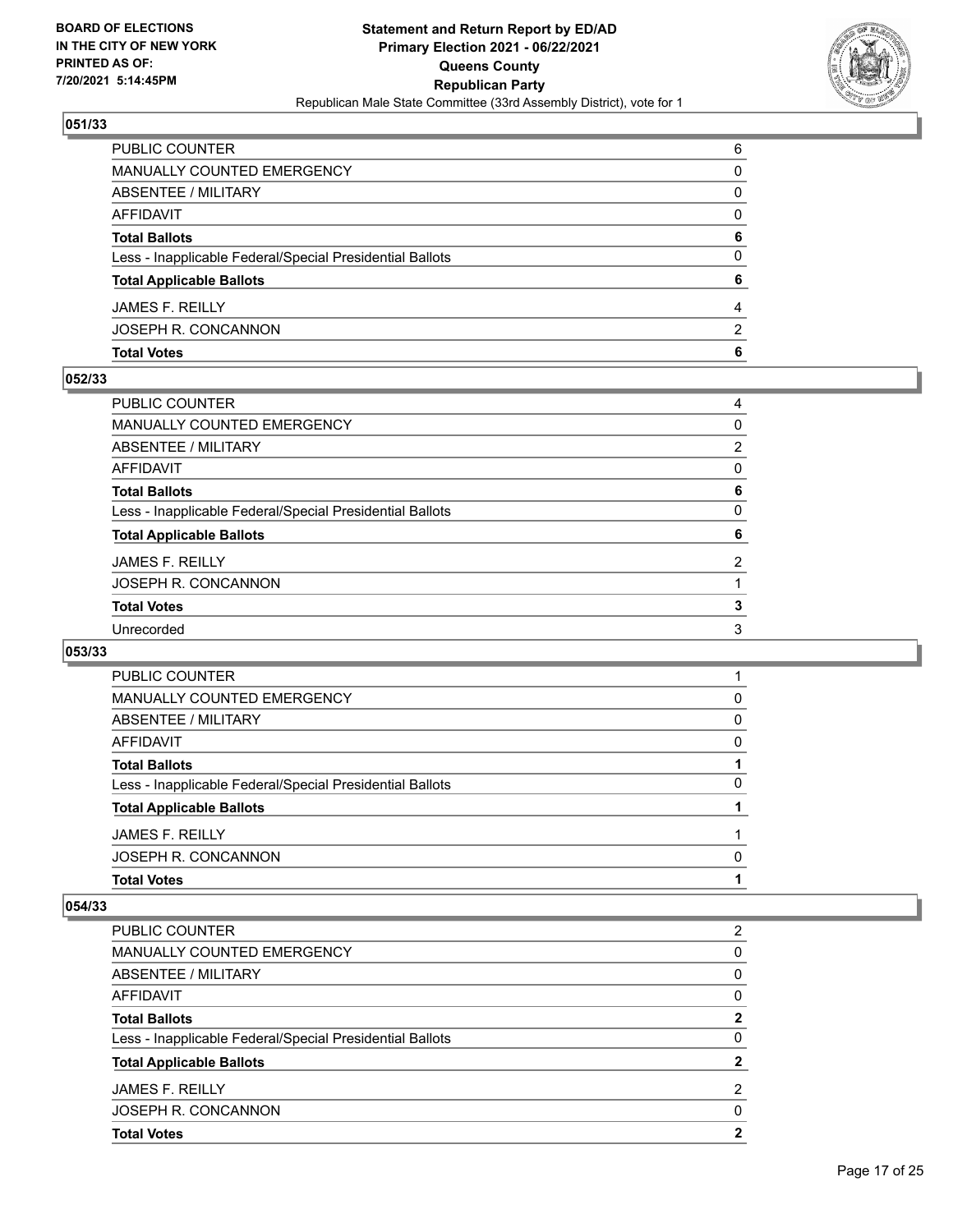

| <b>Total Votes</b>                                       |              |
|----------------------------------------------------------|--------------|
| JOSEPH R. CONCANNON                                      |              |
| <b>JAMES F. REILLY</b>                                   | <sup>0</sup> |
| <b>Total Applicable Ballots</b>                          |              |
| Less - Inapplicable Federal/Special Presidential Ballots | 0            |
| <b>Total Ballots</b>                                     |              |
| AFFIDAVIT                                                | 0            |
| ABSENTEE / MILITARY                                      | 0            |
| MANUALLY COUNTED EMERGENCY                               | 0            |
| PUBLIC COUNTER                                           |              |

## **056/33**

| <b>Total Votes</b>                                       |          |
|----------------------------------------------------------|----------|
| JOSEPH R. CONCANNON                                      | $\Omega$ |
| <b>JAMES F. REILLY</b>                                   |          |
| <b>Total Applicable Ballots</b>                          |          |
| Less - Inapplicable Federal/Special Presidential Ballots | $\Omega$ |
| Total Ballots                                            |          |
| AFFIDAVIT                                                | $\Omega$ |
| ABSENTEE / MILITARY                                      | $\Omega$ |
| MANUALLY COUNTED EMERGENCY                               | 0        |
| PUBLIC COUNTER                                           |          |

## **057/33**

| <b>Total Votes</b>                                       | 0        |
|----------------------------------------------------------|----------|
| JOSEPH R. CONCANNON                                      | $\Omega$ |
| <b>JAMES F. REILLY</b>                                   | $\Omega$ |
| <b>Total Applicable Ballots</b>                          | 0        |
| Less - Inapplicable Federal/Special Presidential Ballots | 0        |
| <b>Total Ballots</b>                                     | 0        |
| AFFIDAVIT                                                | 0        |
| ABSENTEE / MILITARY                                      | 0        |
| MANUALLY COUNTED EMERGENCY                               | 0        |
| PUBLIC COUNTER                                           | 0        |

| PUBLIC COUNTER                                           |   |
|----------------------------------------------------------|---|
| MANUALLY COUNTED EMERGENCY                               | 0 |
| ABSENTEE / MILITARY                                      | 0 |
| AFFIDAVIT                                                | 0 |
| <b>Total Ballots</b>                                     |   |
| Less - Inapplicable Federal/Special Presidential Ballots | 0 |
| <b>Total Applicable Ballots</b>                          |   |
| <b>JAMES F. REILLY</b>                                   | O |
| JOSEPH R. CONCANNON                                      |   |
| <b>Total Votes</b>                                       |   |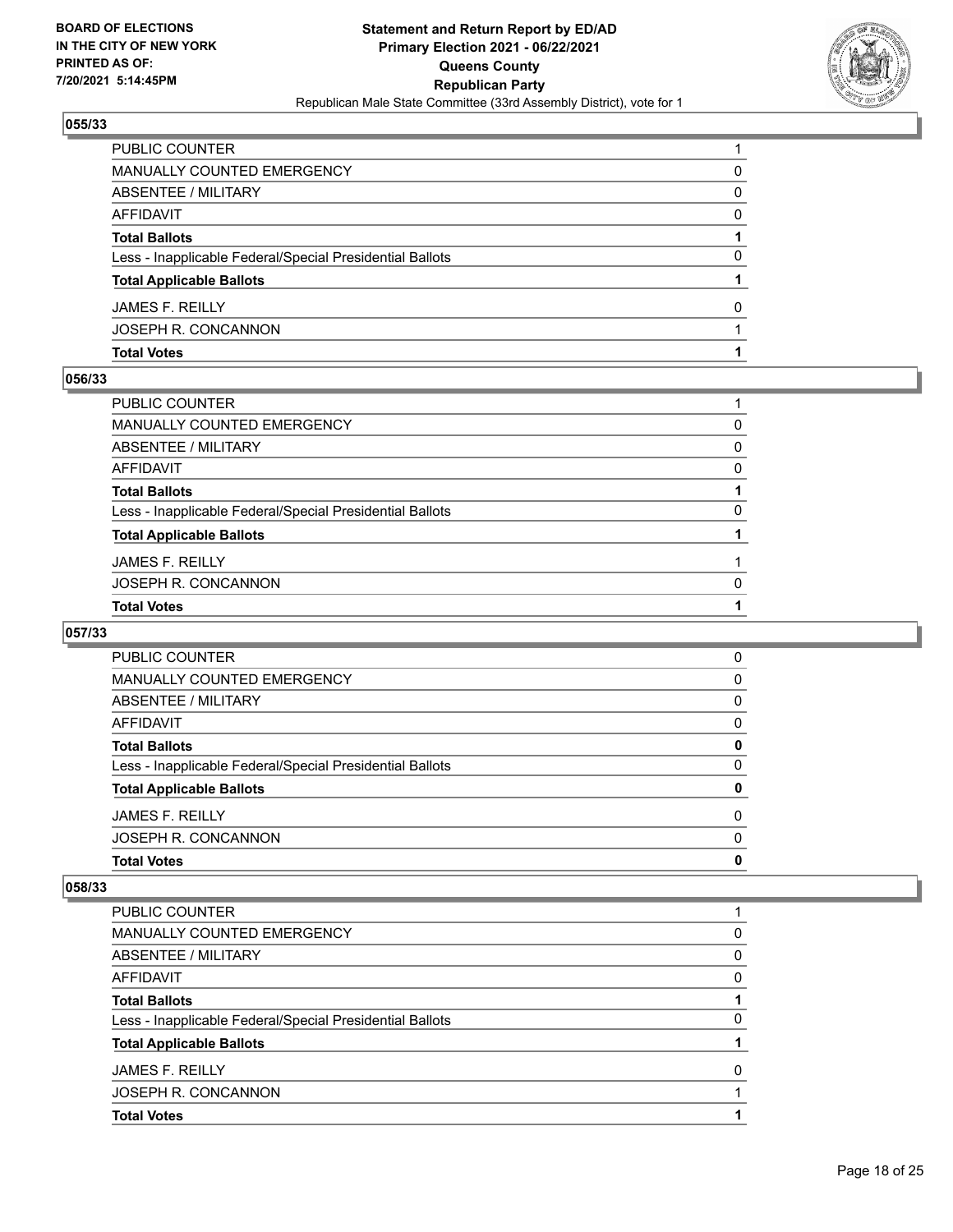

| <b>Total Votes</b>                                       |               |
|----------------------------------------------------------|---------------|
| JOSEPH R. CONCANNON                                      |               |
| <b>JAMES F. REILLY</b>                                   |               |
| <b>Total Applicable Ballots</b>                          | 2             |
| Less - Inapplicable Federal/Special Presidential Ballots | 0             |
| <b>Total Ballots</b>                                     | 2             |
| AFFIDAVIT                                                | 0             |
| ABSENTEE / MILITARY                                      | 0             |
| MANUALLY COUNTED EMERGENCY                               | 0             |
| <b>PUBLIC COUNTER</b>                                    | $\mathcal{P}$ |

## **060/33**

| PUBLIC COUNTER                                           | 5                     |
|----------------------------------------------------------|-----------------------|
| <b>MANUALLY COUNTED EMERGENCY</b>                        | 0                     |
| <b>ABSENTEE / MILITARY</b>                               |                       |
| <b>AFFIDAVIT</b>                                         | 0                     |
| <b>Total Ballots</b>                                     | 6                     |
| Less - Inapplicable Federal/Special Presidential Ballots | 0                     |
| <b>Total Applicable Ballots</b>                          | 6                     |
| <b>JAMES F. REILLY</b>                                   |                       |
| JOSEPH R. CONCANNON                                      | $\mathbf{2}^{\prime}$ |
| PIERRY BENJAMIN (WRITE-IN)                               |                       |
| <b>Total Votes</b>                                       | 4                     |
| Unrecorded                                               | 2                     |
|                                                          |                       |

| <b>Total Votes</b>                                       | 0 |
|----------------------------------------------------------|---|
| JOSEPH R. CONCANNON                                      | 0 |
| <b>JAMES F. REILLY</b>                                   | 0 |
| <b>Total Applicable Ballots</b>                          | 0 |
| Less - Inapplicable Federal/Special Presidential Ballots | 0 |
| <b>Total Ballots</b>                                     | 0 |
| AFFIDAVIT                                                | 0 |
| ABSENTEE / MILITARY                                      | 0 |
| MANUALLY COUNTED EMERGENCY                               | 0 |
| <b>PUBLIC COUNTER</b>                                    | 0 |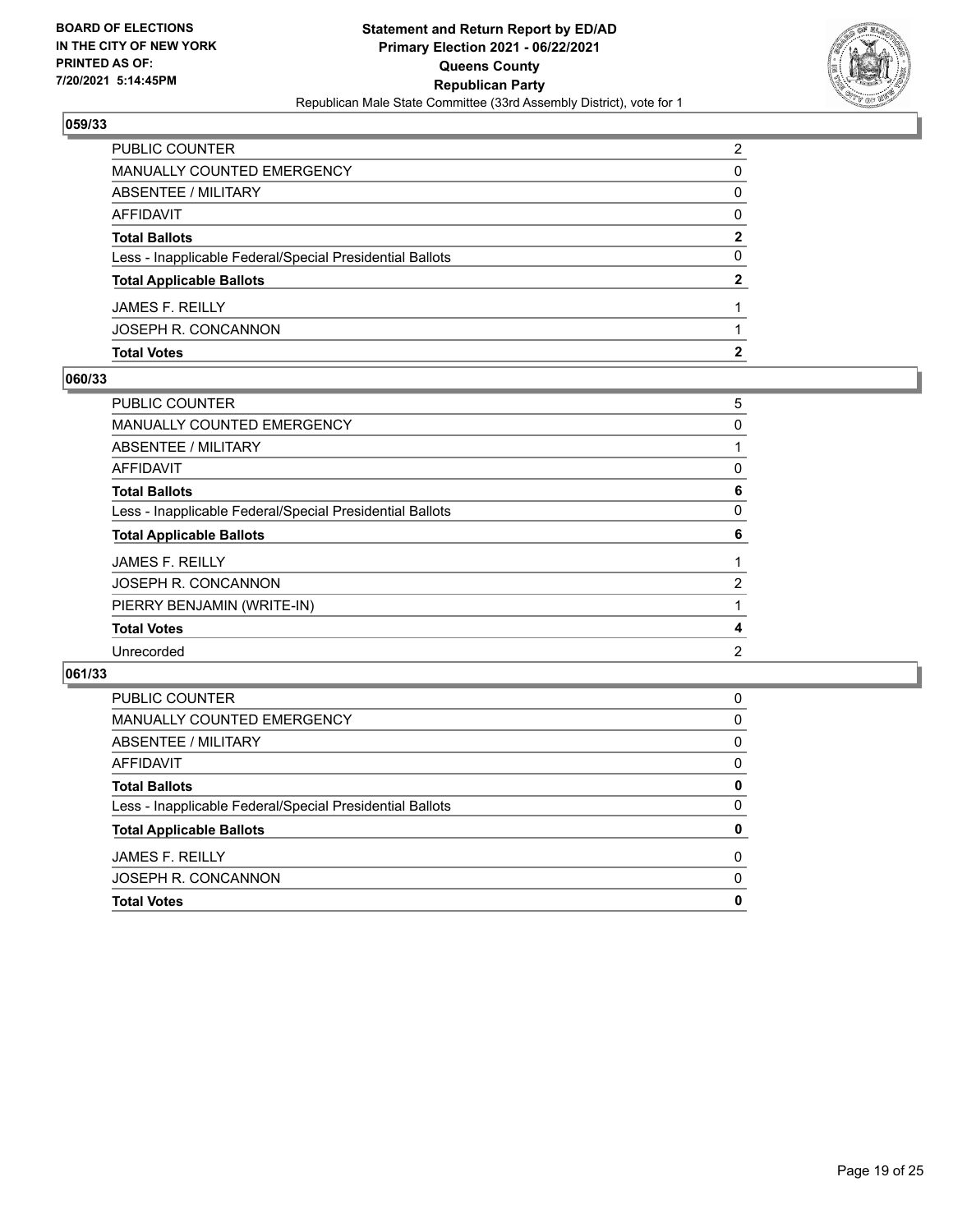

| <b>Total Votes</b>                                       | 0        |
|----------------------------------------------------------|----------|
| JOSEPH R. CONCANNON                                      | 0        |
| <b>JAMES F. REILLY</b>                                   | 0        |
| <b>Total Applicable Ballots</b>                          | 0        |
| Less - Inapplicable Federal/Special Presidential Ballots | 0        |
| <b>Total Ballots</b>                                     | 0        |
| AFFIDAVIT                                                | $\Omega$ |
| ABSENTEE / MILITARY                                      | 0        |
| MANUALLY COUNTED EMERGENCY                               | 0        |
| PUBLIC COUNTER                                           | $\Omega$ |

## **063/33**

| PUBLIC COUNTER                                           | $\Omega$     |
|----------------------------------------------------------|--------------|
| MANUALLY COUNTED EMERGENCY                               | 0            |
| ABSENTEE / MILITARY                                      | 0            |
| AFFIDAVIT                                                | $\mathbf{0}$ |
| Total Ballots                                            | 0            |
| Less - Inapplicable Federal/Special Presidential Ballots | $\mathbf{0}$ |
| <b>Total Applicable Ballots</b>                          | 0            |
| <b>JAMES F. REILLY</b>                                   | $\Omega$     |
| JOSEPH R. CONCANNON                                      | $\mathbf{0}$ |
| <b>Total Votes</b>                                       | 0            |
|                                                          |              |

# **064/33**

| <b>PUBLIC COUNTER</b>                                    | 4 |
|----------------------------------------------------------|---|
| <b>MANUALLY COUNTED EMERGENCY</b>                        | 0 |
| ABSENTEE / MILITARY                                      | 0 |
| AFFIDAVIT                                                | 0 |
| <b>Total Ballots</b>                                     | 4 |
| Less - Inapplicable Federal/Special Presidential Ballots | 0 |
| <b>Total Applicable Ballots</b>                          | 4 |
| <b>JAMES F. REILLY</b>                                   |   |
| JOSEPH R. CONCANNON                                      |   |
| <b>Total Votes</b>                                       | 2 |
| Unrecorded                                               | 2 |
|                                                          |   |

| <b>Total Votes</b>                                       |   |
|----------------------------------------------------------|---|
| JOSEPH R. CONCANNON                                      |   |
| <b>JAMES F. REILLY</b>                                   | O |
| <b>Total Applicable Ballots</b>                          |   |
| Less - Inapplicable Federal/Special Presidential Ballots | O |
| <b>Total Ballots</b>                                     |   |
| AFFIDAVIT                                                | 0 |
| ABSENTEE / MILITARY                                      | 0 |
| MANUALLY COUNTED EMERGENCY                               | 0 |
| PUBLIC COUNTER                                           |   |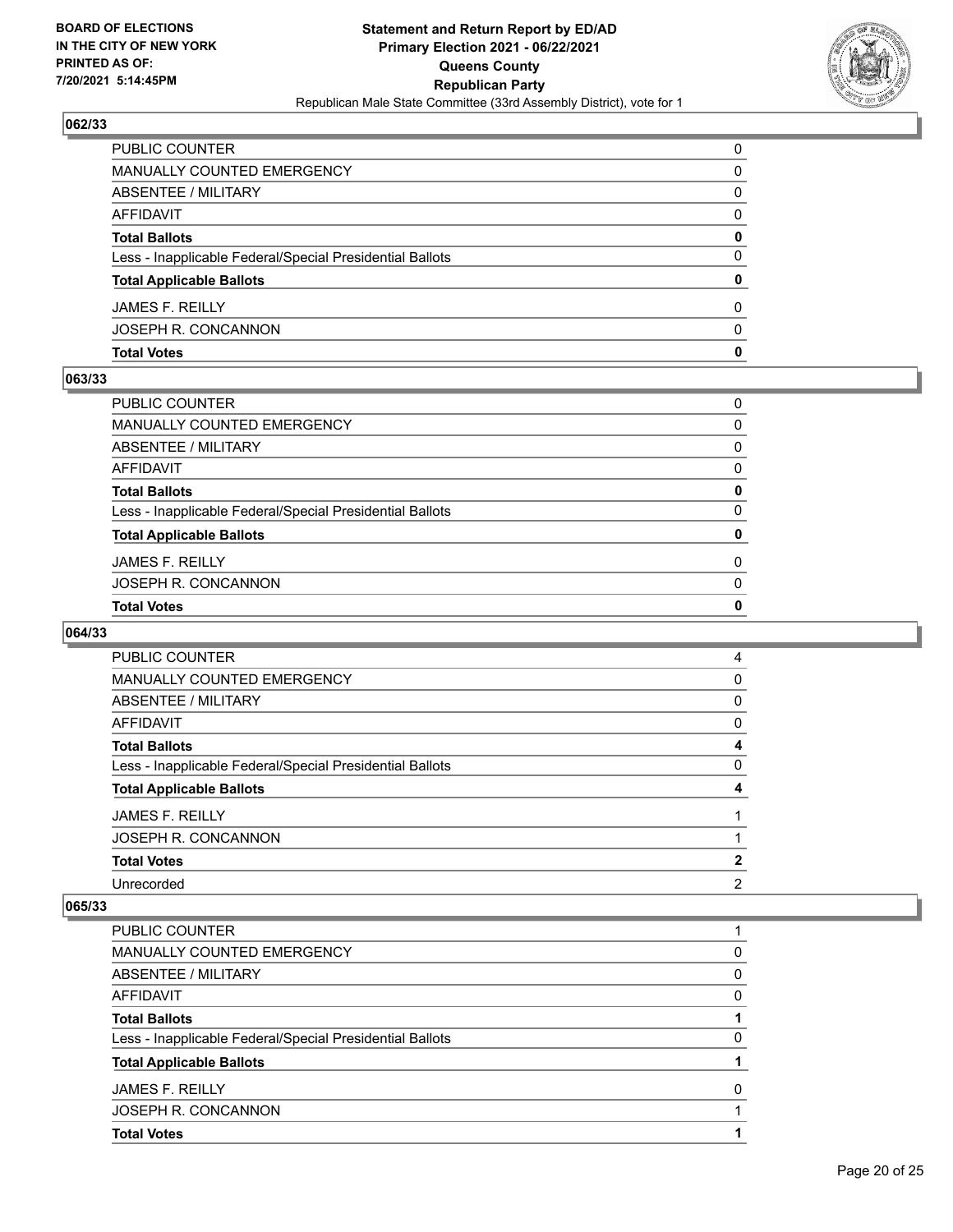

| <b>Total Votes</b>                                       |   |
|----------------------------------------------------------|---|
| JOSEPH R. CONCANNON                                      | 0 |
| <b>JAMES F. REILLY</b>                                   |   |
| <b>Total Applicable Ballots</b>                          |   |
| Less - Inapplicable Federal/Special Presidential Ballots | 0 |
| <b>Total Ballots</b>                                     |   |
| AFFIDAVIT                                                | 0 |
| <b>ABSENTEE / MILITARY</b>                               |   |
| MANUALLY COUNTED EMERGENCY                               | 0 |
| PUBLIC COUNTER                                           | 0 |

## **067/33**

| PUBLIC COUNTER                                           | 2            |
|----------------------------------------------------------|--------------|
| <b>MANUALLY COUNTED EMERGENCY</b>                        | 0            |
| <b>ABSENTEE / MILITARY</b>                               | $\Omega$     |
| AFFIDAVIT                                                | $\Omega$     |
| <b>Total Ballots</b>                                     | $\mathbf{2}$ |
| Less - Inapplicable Federal/Special Presidential Ballots | 0            |
| <b>Total Applicable Ballots</b>                          | 2            |
| JAMES F. REILLY                                          |              |
| JOSEPH R. CONCANNON                                      | 0            |
| <b>Total Votes</b>                                       |              |
| Unrecorded                                               |              |
|                                                          |              |

## **068/33**

| PUBLIC COUNTER                                           | 0        |
|----------------------------------------------------------|----------|
| MANUALLY COUNTED EMERGENCY                               | 0        |
| ABSENTEE / MILITARY                                      | $\Omega$ |
| AFFIDAVIT                                                | $\Omega$ |
| <b>Total Ballots</b>                                     | 0        |
| Less - Inapplicable Federal/Special Presidential Ballots | 0        |
| <b>Total Applicable Ballots</b>                          | 0        |
| <b>JAMES F. REILLY</b>                                   | $\Omega$ |
| JOSEPH R. CONCANNON                                      | $\Omega$ |
| <b>Total Votes</b>                                       | 0        |

| <b>Total Votes</b>                                       | 0        |
|----------------------------------------------------------|----------|
| JOSEPH R. CONCANNON                                      | 0        |
| <b>JAMES F. REILLY</b>                                   | $\Omega$ |
| <b>Total Applicable Ballots</b>                          | 0        |
| Less - Inapplicable Federal/Special Presidential Ballots | 0        |
| <b>Total Ballots</b>                                     | 0        |
| AFFIDAVIT                                                | 0        |
| ABSENTEE / MILITARY                                      | 0        |
| <b>MANUALLY COUNTED EMERGENCY</b>                        | 0        |
| PUBLIC COUNTER                                           | 0        |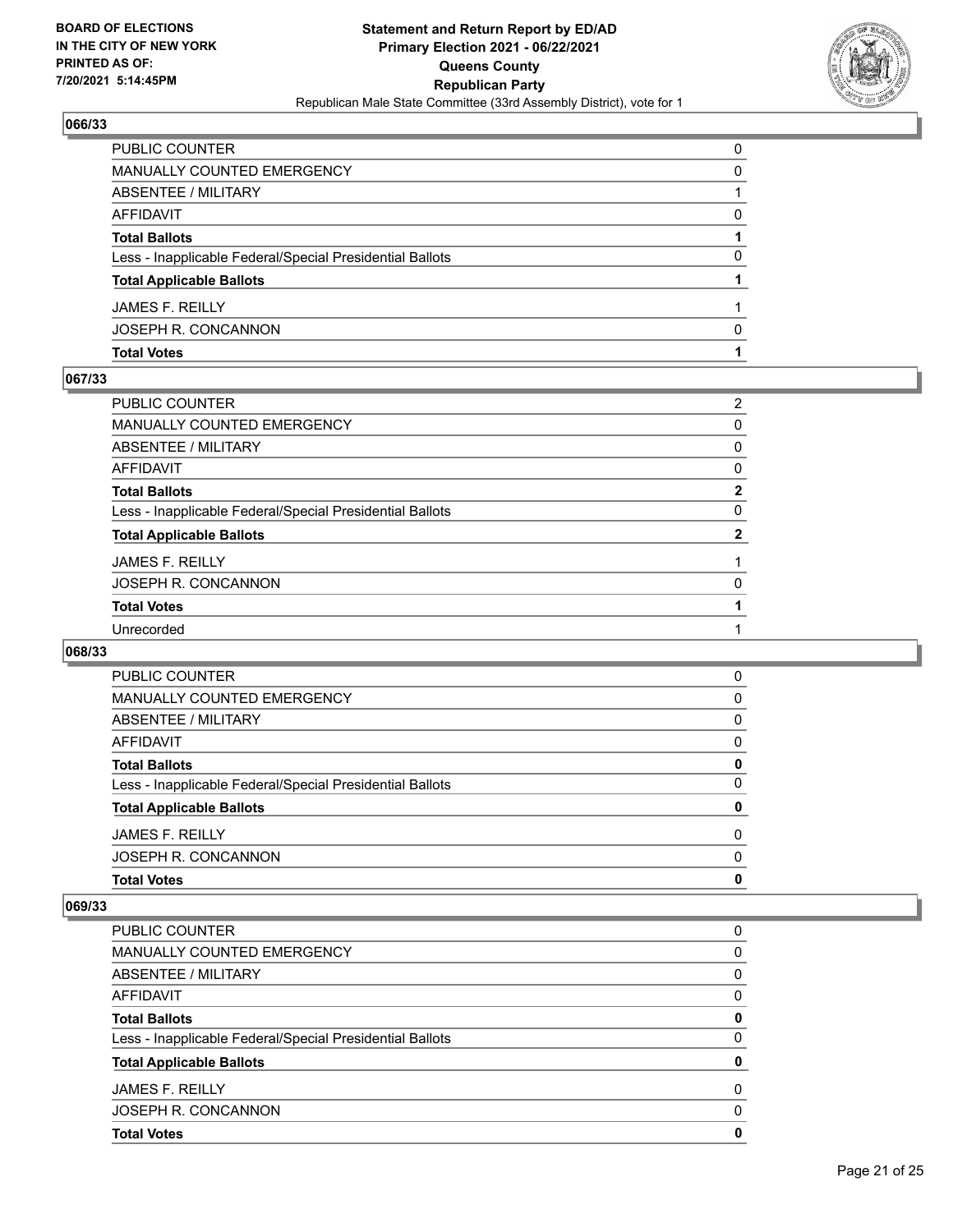

| PUBLIC COUNTER                                           |   |
|----------------------------------------------------------|---|
| MANUALLY COUNTED EMERGENCY                               | 0 |
| <b>ABSENTEE / MILITARY</b>                               |   |
| AFFIDAVIT                                                | 0 |
| <b>Total Ballots</b>                                     | 2 |
| Less - Inapplicable Federal/Special Presidential Ballots | 0 |
| <b>Total Applicable Ballots</b>                          | 2 |
| <b>JAMES F. REILLY</b>                                   | 0 |
| JOSEPH R. CONCANNON                                      | 2 |
| <b>Total Votes</b>                                       | 2 |

## **071/33**

| PUBLIC COUNTER                                           | $\Omega$     |
|----------------------------------------------------------|--------------|
| MANUALLY COUNTED EMERGENCY                               | 0            |
| ABSENTEE / MILITARY                                      | $\mathbf{0}$ |
| AFFIDAVIT                                                | $\Omega$     |
| <b>Total Ballots</b>                                     | 0            |
| Less - Inapplicable Federal/Special Presidential Ballots | $\Omega$     |
| <b>Total Applicable Ballots</b>                          | 0            |
| JAMES F. REILLY                                          | $\Omega$     |
| JOSEPH R. CONCANNON                                      | $\Omega$     |
| <b>Total Votes</b>                                       | 0            |
|                                                          |              |

## **072/33**

| <b>Total Votes</b>                                       | 0        |
|----------------------------------------------------------|----------|
| JOSEPH R. CONCANNON                                      | $\Omega$ |
| <b>JAMES F. REILLY</b>                                   | $\Omega$ |
| <b>Total Applicable Ballots</b>                          | 0        |
| Less - Inapplicable Federal/Special Presidential Ballots | 0        |
| <b>Total Ballots</b>                                     | 0        |
| AFFIDAVIT                                                | 0        |
| ABSENTEE / MILITARY                                      | 0        |
| <b>MANUALLY COUNTED EMERGENCY</b>                        | 0        |
| <b>PUBLIC COUNTER</b>                                    | 0        |

| PUBLIC COUNTER                                           |   |
|----------------------------------------------------------|---|
| MANUALLY COUNTED EMERGENCY                               | 0 |
| ABSENTEE / MILITARY                                      | 0 |
| AFFIDAVIT                                                | 0 |
| <b>Total Ballots</b>                                     |   |
| Less - Inapplicable Federal/Special Presidential Ballots | 0 |
| <b>Total Applicable Ballots</b>                          |   |
| <b>JAMES F. REILLY</b>                                   | 0 |
| JOSEPH R. CONCANNON                                      |   |
| <b>Total Votes</b>                                       |   |
|                                                          |   |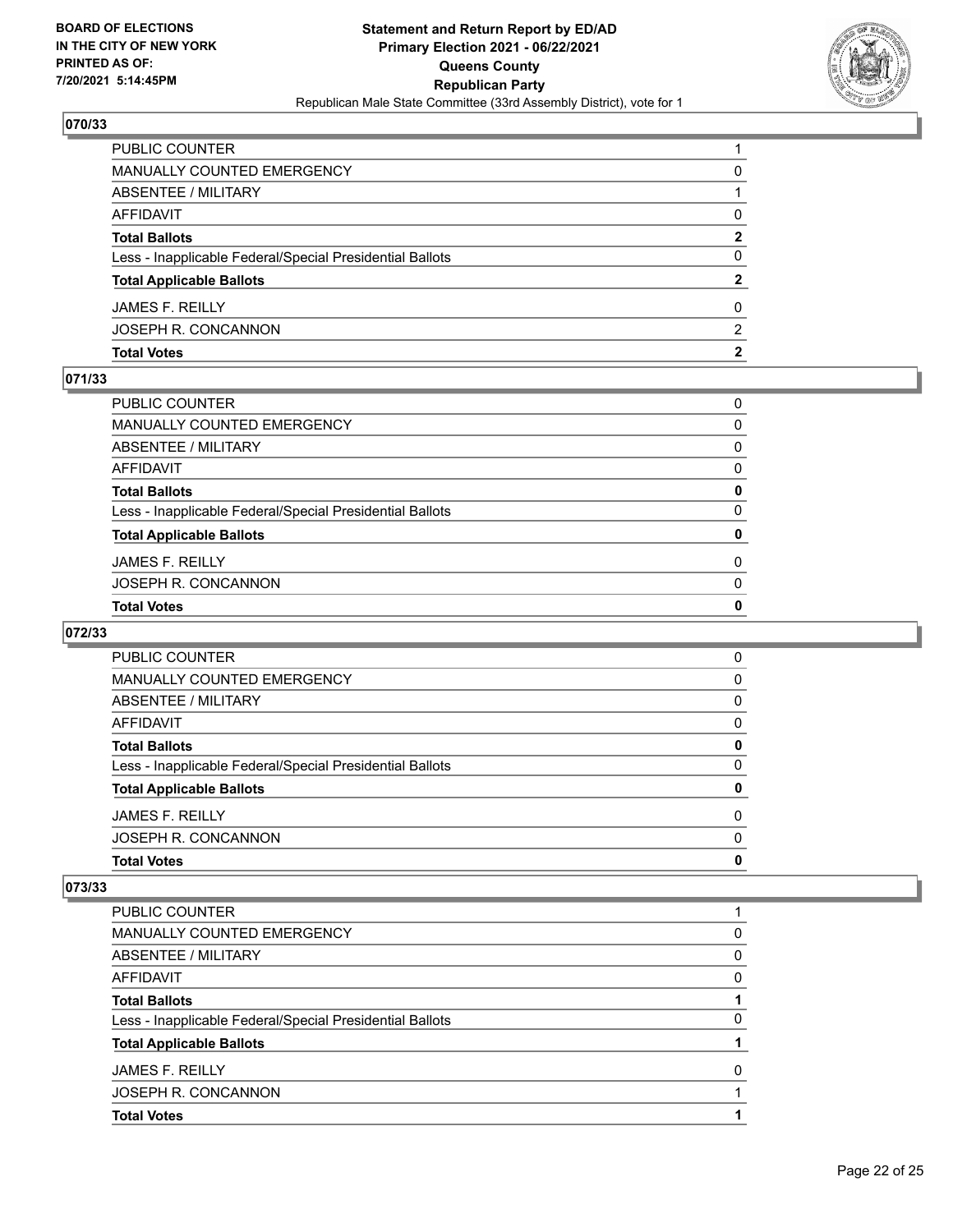

| PUBLIC COUNTER                                           | 6            |
|----------------------------------------------------------|--------------|
| MANUALLY COUNTED EMERGENCY                               | 0            |
| <b>ABSENTEE / MILITARY</b>                               | 2            |
| AFFIDAVIT                                                | $\Omega$     |
| Total Ballots                                            | 8            |
| Less - Inapplicable Federal/Special Presidential Ballots | $\mathbf{0}$ |
| <b>Total Applicable Ballots</b>                          | 8            |
| JAMES F. REILLY                                          | $\Omega$     |
| JOSEPH R. CONCANNON                                      | 7            |
| <b>Total Votes</b>                                       |              |
| Unrecorded                                               |              |

#### **075/33**

| 29             |
|----------------|
| 0              |
|                |
| $\Omega$       |
| 30             |
| $\Omega$       |
| 30             |
| 5              |
| 21             |
| 26             |
| $\overline{4}$ |
|                |

| <b>PUBLIC COUNTER</b>                                    | 2            |
|----------------------------------------------------------|--------------|
| MANUALLY COUNTED EMERGENCY                               | 0            |
| ABSENTEE / MILITARY                                      | 0            |
| AFFIDAVIT                                                | 0            |
| <b>Total Ballots</b>                                     | $\mathbf{2}$ |
| Less - Inapplicable Federal/Special Presidential Ballots | 0            |
| <b>Total Applicable Ballots</b>                          | 2            |
| JAMES F. REILLY                                          | 0            |
| JOSEPH R. CONCANNON                                      | 2            |
| <b>Total Votes</b>                                       | 2            |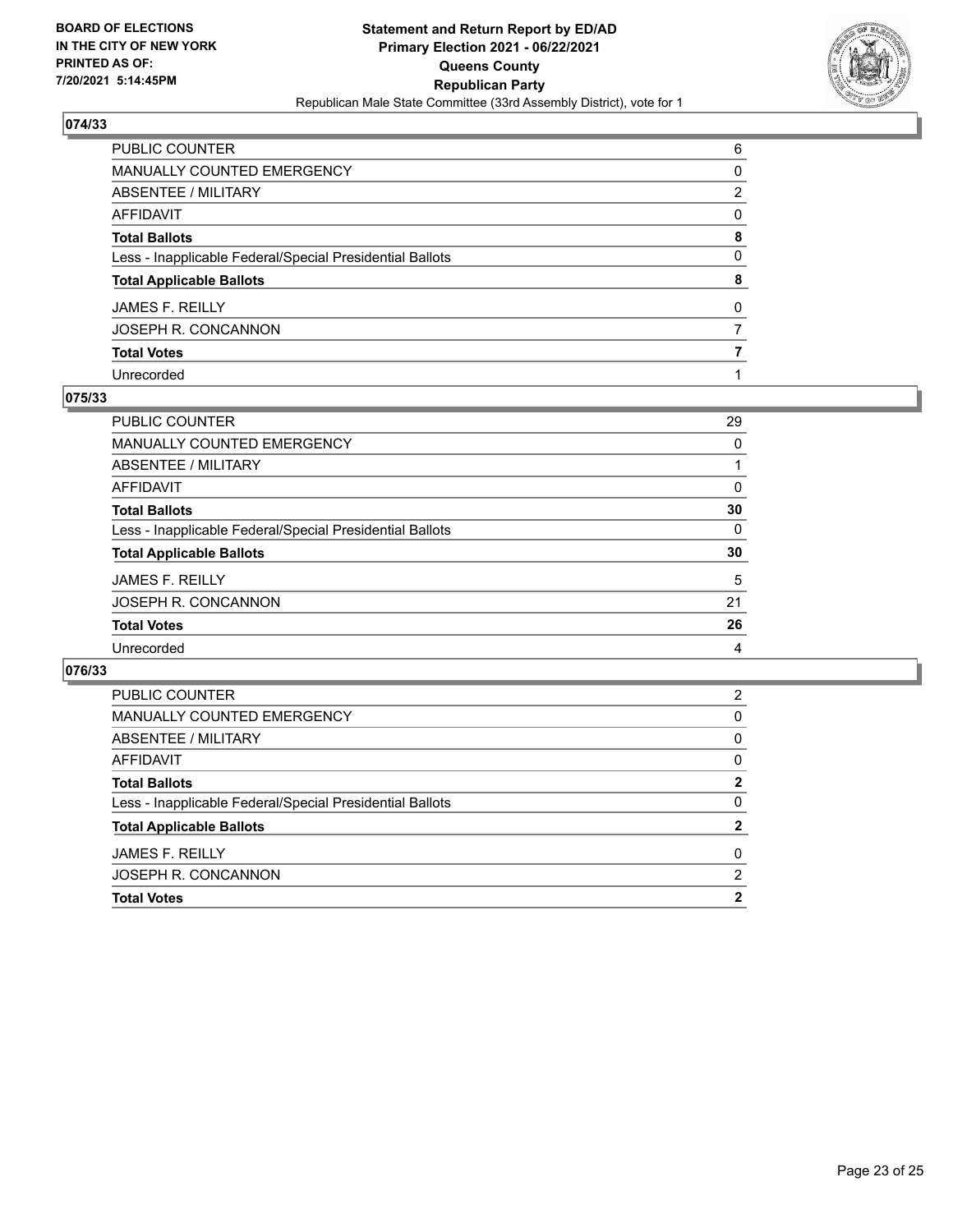

| <b>PUBLIC COUNTER</b>                                    |              |
|----------------------------------------------------------|--------------|
| <b>MANUALLY COUNTED EMERGENCY</b>                        | 0            |
| ABSENTEE / MILITARY                                      | 0            |
| AFFIDAVIT                                                | 0            |
| <b>Total Ballots</b>                                     |              |
| Less - Inapplicable Federal/Special Presidential Ballots | 0            |
| <b>Total Applicable Ballots</b>                          |              |
| <b>JAMES F. REILLY</b>                                   |              |
| JOSEPH R. CONCANNON                                      | <sup>0</sup> |
| <b>Total Votes</b>                                       |              |

#### **078/33**

| PUBLIC COUNTER                                           | 0            |
|----------------------------------------------------------|--------------|
| MANUALLY COUNTED EMERGENCY                               | 0            |
| ABSENTEE / MILITARY                                      | $\Omega$     |
| AFFIDAVIT                                                | $\Omega$     |
| Total Ballots                                            | 0            |
| Less - Inapplicable Federal/Special Presidential Ballots | $\Omega$     |
| <b>Total Applicable Ballots</b>                          | 0            |
| JAMES F. REILLY                                          | $\Omega$     |
| JOSEPH R. CONCANNON                                      | $\Omega$     |
| <b>Total Votes</b>                                       | $\mathbf{0}$ |

| 0 |
|---|
|   |
| 0 |
| 2 |
| 0 |
|   |
| 2 |
| 0 |
| 2 |
|   |